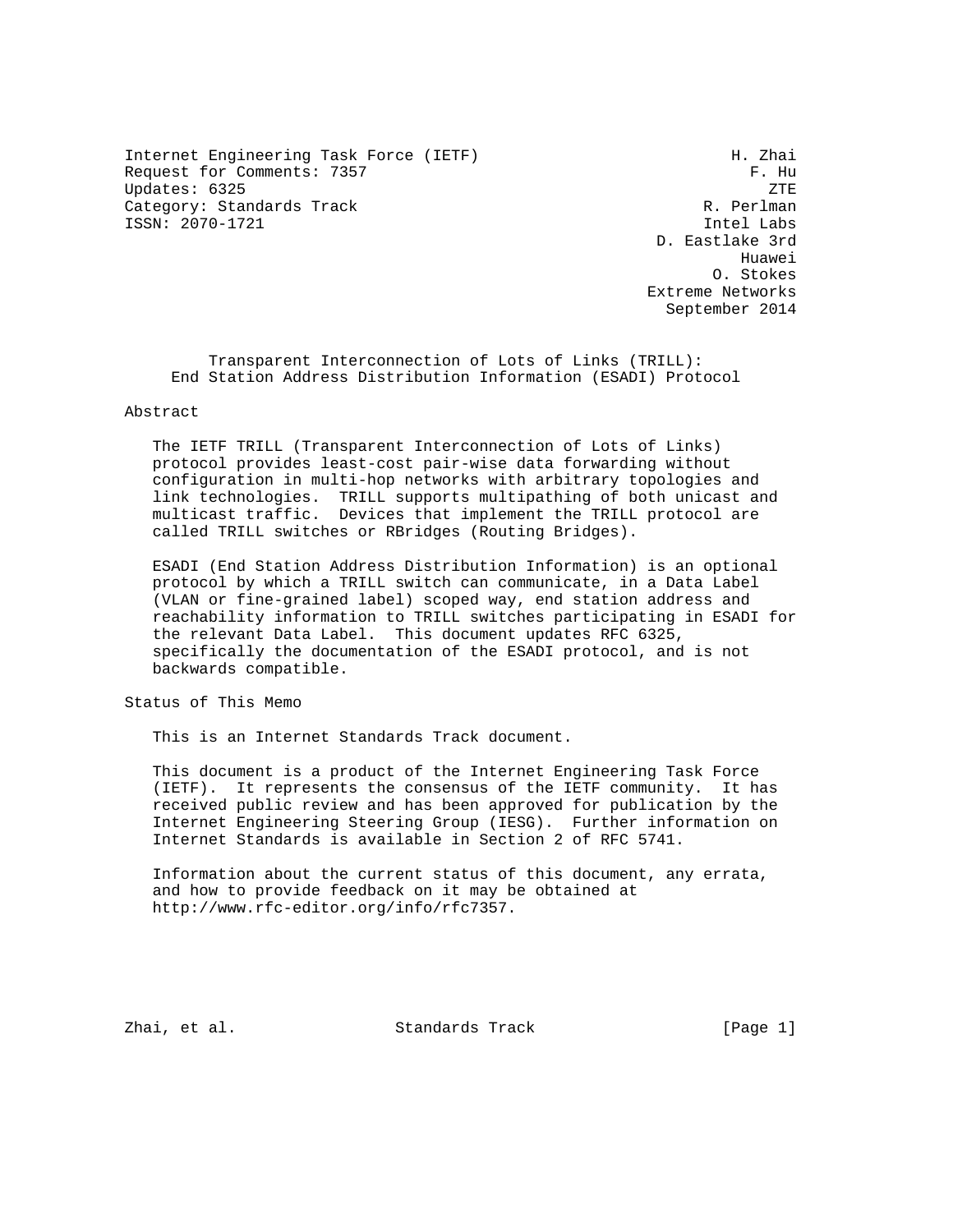Copyright Notice

 Copyright (c) 2014 IETF Trust and the persons identified as the document authors. All rights reserved.

 This document is subject to BCP 78 and the IETF Trust's Legal Provisions Relating to IETF Documents

 (http://trustee.ietf.org/license-info) in effect on the date of publication of this document. Please review these documents carefully, as they describe your rights and restrictions with respect to this document. Code Components extracted from this document must include Simplified BSD License text as described in Section 4.e of the Trust Legal Provisions and are provided without warranty as described in the Simplified BSD License.

Zhai, et al. Standards Track [Page 2]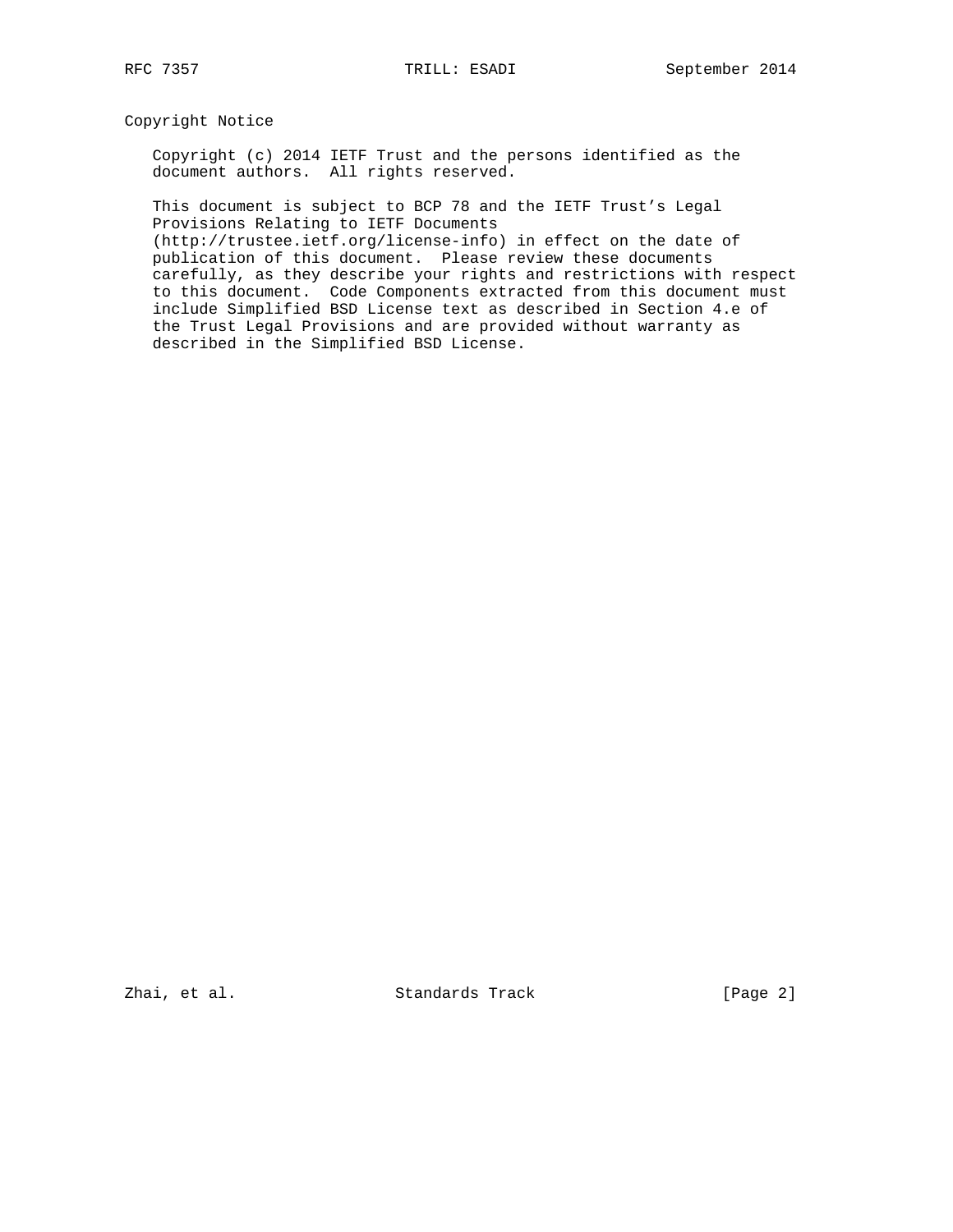|       | Table of Contents                                       |
|-------|---------------------------------------------------------|
|       |                                                         |
|       |                                                         |
|       |                                                         |
|       |                                                         |
|       |                                                         |
|       | 2.2. ESADI Neighbor Determination 10                    |
|       |                                                         |
|       | 3. ESADI DRB (Designated RBridge) Determination 11      |
|       |                                                         |
|       |                                                         |
|       | 4.2. General Transmission of ESADI PDUs 13              |
|       | 4.3. General Receipt of ESADI PDUs 14                   |
|       |                                                         |
|       |                                                         |
|       |                                                         |
|       | 5.2. Forgetting End Station Addresses 16                |
|       |                                                         |
|       |                                                         |
|       |                                                         |
|       |                                                         |
|       |                                                         |
| $7$ . |                                                         |
|       | 7.1. ESADI Participation and Capability Flags 22        |
|       |                                                         |
| 8.    |                                                         |
|       |                                                         |
|       |                                                         |
|       |                                                         |
|       |                                                         |
|       |                                                         |
|       | Appendix A. Interoperability and Changes to RFC 6325 29 |
|       |                                                         |
|       |                                                         |

Zhai, et al. Standards Track [Page 3]

 A.3. Message Timing Changes and Suggestions ....................30 A.4. Duplicate Address Reachability ............................30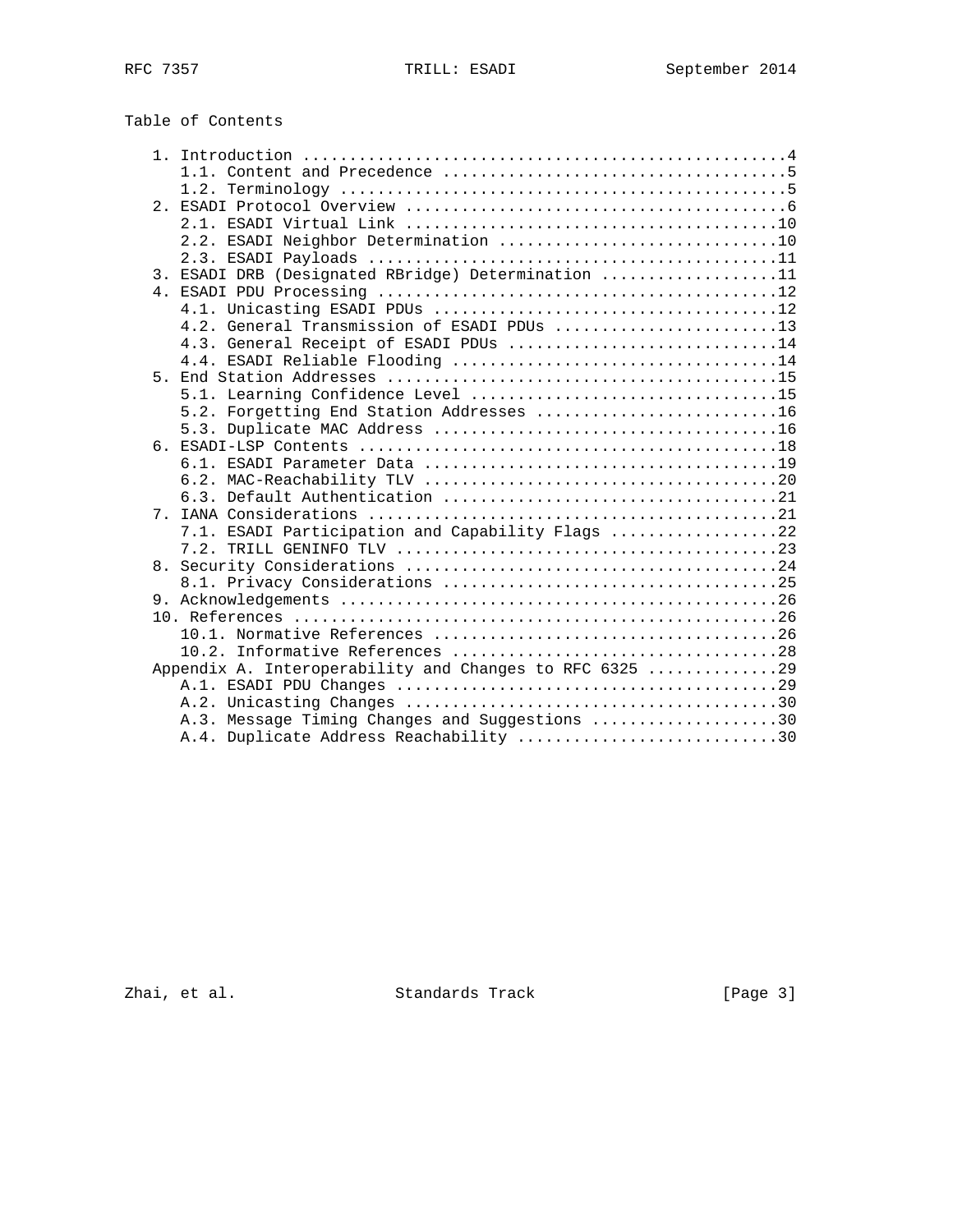# 1. Introduction

 The TRILL (Transparent Interconnection of Lots of Links) protocol [RFC6325] provides least-cost pair-wise data forwarding without configuration in multi-hop networks with arbitrary topologies and link technologies, safe forwarding even during periods of temporary loops, and support for multipathing of both unicast and multicast traffic. TRILL accomplishes this with the IS-IS (Intermediate System to Intermediate System) [IS-IS] [RFC1195] [RFC7176] link-state routing protocol using a header with a hop count. The design supports optimization of the distribution of multi-destination frames and two types of data labeling: VLANs (Virtual Local Area Networks) [RFC6325] and FGLs (fine-grained labels) [RFC7172]. Devices that implement TRILL are called TRILL switches or RBridges (Routing Bridges).

 There are five ways a TRILL switch can learn end station addresses, as described in Section 4.8 of [RFC6325]. One of these is the ESADI (End Station Address Distribution Information) protocol, which is an optional Data Label scoped way by which TRILL switches can communicate with each other information such as end station addresses and their TRILL switch of attachment. A TRILL switch that is announcing interest in a Data Label MAY use the ESADI protocol to announce the end station address of some or all of its attached end stations in that Data Label to other TRILL switches that are running ESADI for that Data Label. (In the future, ESADI may also be used for other address and reachability information.)

 By default, TRILL switches with connected end stations learn addresses from the data plane when ingressing and egressing native frames, although such learning can be disabled. The ESADI protocol's potential advantages over data plane learning include the following:

- 1. Security advantages:
	- a) The ESADI protocol can be used to announce end stations with an authenticated enrollment (for example, enrollment authenticated by cryptographically based EAP (Extensible Authentication Protocol) [RFC3748] methods via [802.1X]).
	- b) The ESADI protocol supports cryptographic authentication of its message payloads for more secure transmission.
- 2. Fast update advantages: The ESADI protocol provides a fast update of end station MAC (Media Access Control) addresses and their TRILL switch of attachment. If an end station is unplugged from one TRILL switch and plugged into another, ingressed frames with that end station's MAC address as their destination can be

Zhai, et al. Standards Track [Page 4]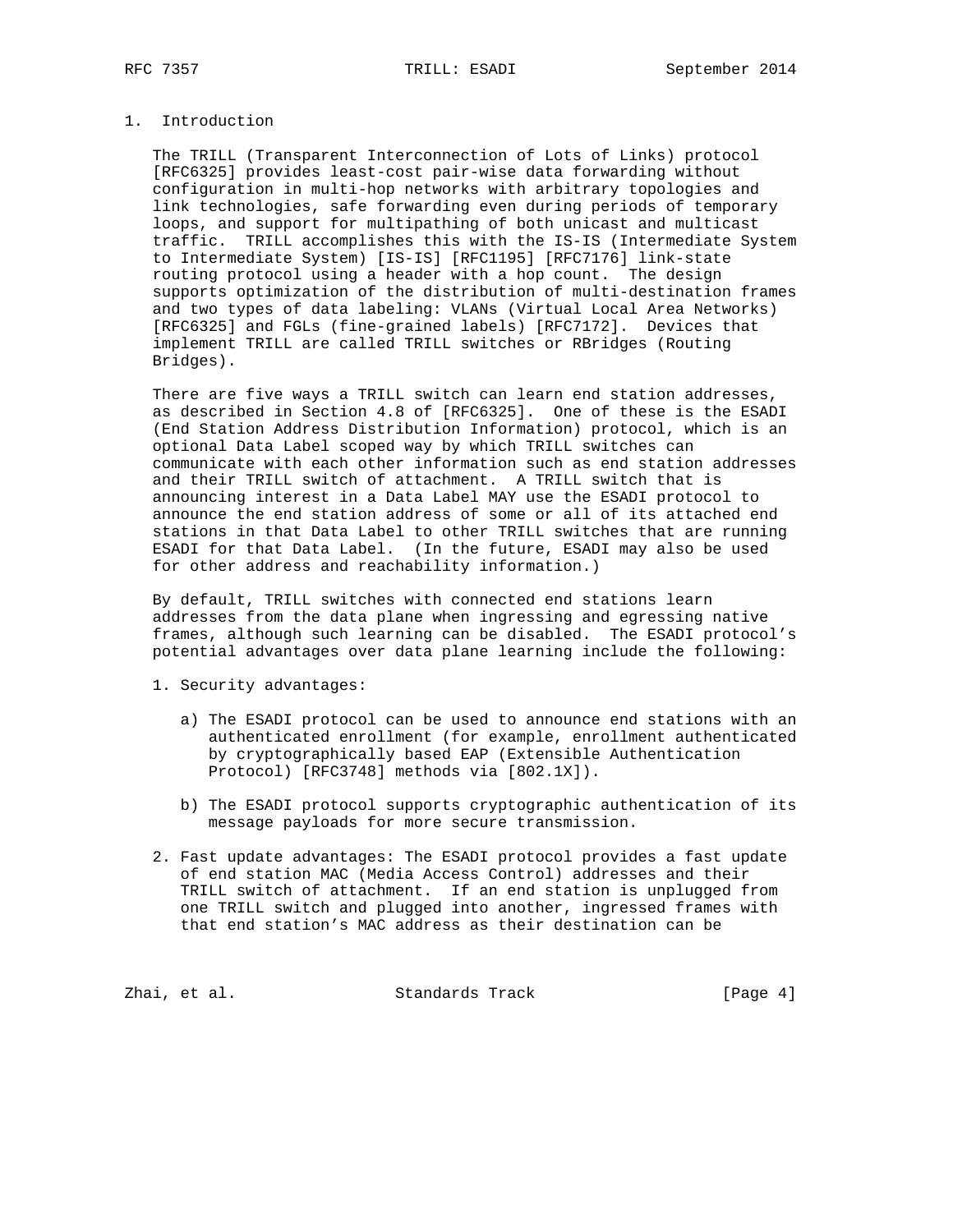black-holed. That is, they can be sent just to the older egress TRILL switch that the end station was connected to until cached address information at some remote ingress TRILL switch times out, possibly for tens of seconds [RFC6325].

 MAC address reachability information, some ESADI parameters, and optional authentication information are carried in ESADI packets rather than in the TRILL IS-IS protocol. As specified below, ESADI is, for each Data Label, a virtual logical topology overlay in the TRILL topology. An advantage of using ESADI over using TRILL IS-IS is that the end station attachment information is not flooded to all TRILL switches but only to TRILL switches advertising ESADI participation for the Data Label in which those end stations occur.

## 1.1. Content and Precedence

 This document updates [RFC6325], the TRILL base protocol specification, replacing the description of the TRILL ESADI protocol (Section 4.2.5 of [RFC6325], including all subsections), providing more detail on ESADI, updating other ESADI-related sections of [RFC6325], and prevailing over [RFC6325] in any case where they conflict. For this reason, familiarity with [RFC6325] is particularly assumed. These changes include a change to the format of ESADI-LSPs (ESADI Link State Protocol Data Units) that is not backwards compatible; this change is justified by the substantially increased amount of information that can be carried and in light of the very limited, if any, deployment of RFC 6325 ESADI. These changes are further discussed in Appendix A.

 Section 2 of this document is the ESADI protocol overview. Section 3 specifies ESADI DRB (Designated RBridge) determination. Section 4 discusses the processing of ESADI PDUs. Section 5 discusses interaction with other modes of end station address learning. Section 6 describes the ESADI-LSP and its contents.

#### 1.2. Terminology

 This document uses the acronyms defined in [RFC6325], in addition to the following:

| Data Label:    | VLAN or FGL.                                                              |
|----------------|---------------------------------------------------------------------------|
| ESADI RBridge: | An RBridge that is participating in ESADI for one<br>or more Data Labels. |
| FGL:           | Fine-Grained Label [RFC7172].                                             |
| T.S P:         | Link State PDU [IS-IS].                                                   |

|  | Zhai, et al. | Standards Track | [Page 5] |
|--|--------------|-----------------|----------|
|--|--------------|-----------------|----------|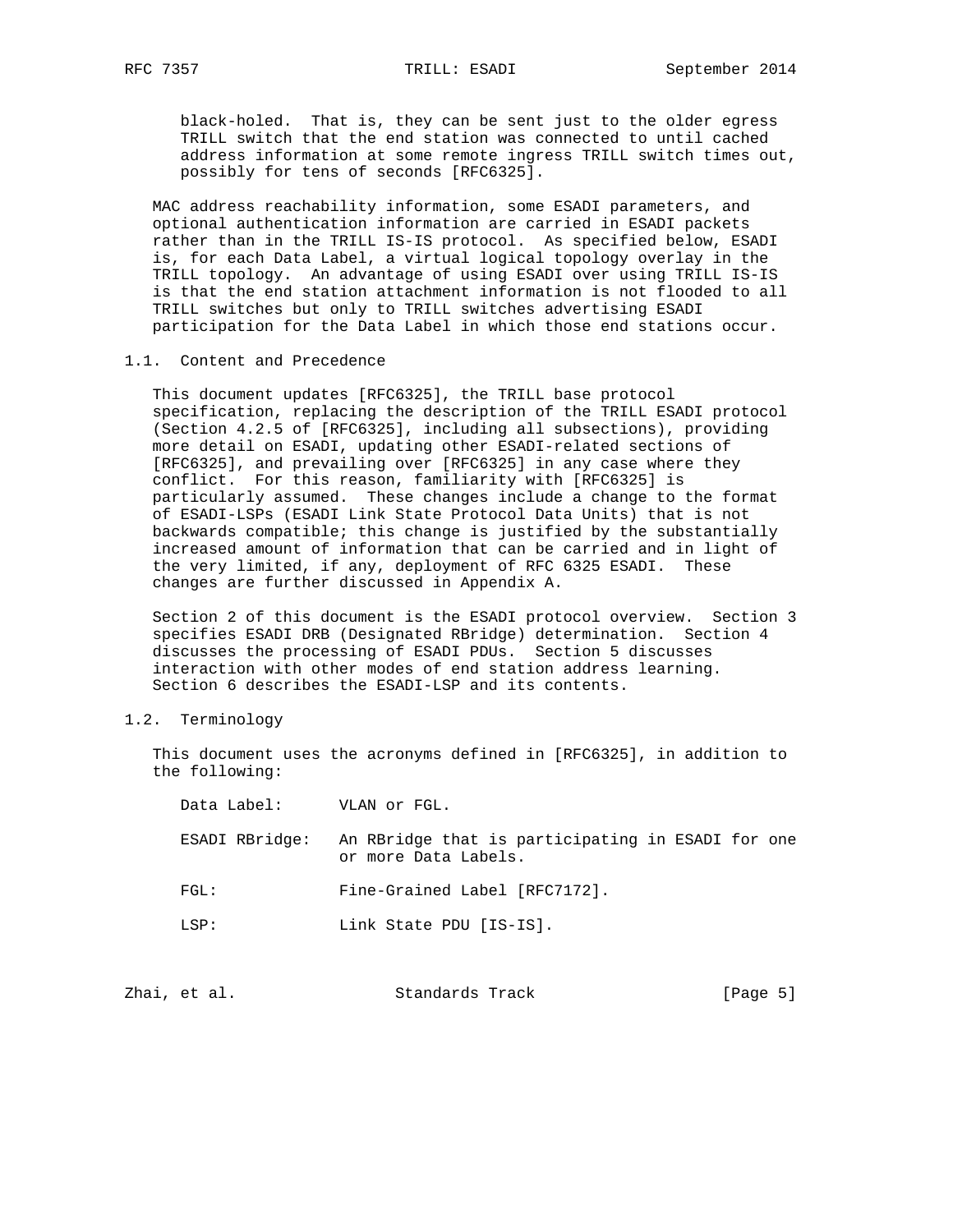LSP number zero: A Link State PDU with fragment number equal to zero.

PDU: Protocol Data Unit.

TRILL switch: An alternative name for an RBridge.

 The key words "MUST", "MUST NOT", "REQUIRED", "SHALL", "SHALL NOT", "SHOULD", "SHOULD NOT", "RECOMMENDED", "MAY", and "OPTIONAL" in this document are to be interpreted as described in [RFC2119].

 Capitalized IANA-related terms such as "IETF Review" are to be interpreted as described in [RFC5226].

2. ESADI Protocol Overview

 ESADI is a Data Label scoped way for TRILL switches (also known as RBridges) to announce and learn end station addresses rapidly and securely. An RBridge that is announcing participation in ESADI for one or more Data Labels is called an ESADI RBridge.

 ESADI is an optional protocol that is separate from the mandatory TRILL IS-IS implemented by all RBridges in a campus. There is a separate ESADI instance for each Data Label (VLAN or FGL) if ESADI is being used for that Data Label. In essence, for each such Data Label, there is a modified instance of the IS-IS reliable flooding mechanism in which ESADI RBridges may choose to participate. (These are not the instances specified in [RFC6822].) Multiple ESADI instances may share implementation components within an RBridge as long as that sharing preserves the independent operation of each instance of the ESADI protocol. For example, the ESADI link state database could be a single database with a field in each record indicating the Data Label to which it applies, or it could be a separate database per Data Label. However, the ESADI update process operates separately for each ESADI instance and independently from the TRILL IS-IS update process.

 ESADI does no routing calculations, so there is no reason for pseudonodes in ESADI and none are created. (Pseudonodes [IS-IS] are a construct for optimizing routing calculations.) Furthermore, a relatively large amount of ESADI data will have to be distributed, under some circumstances, using ESADI mechanisms; this would require a large number of ESADI-LSP fragments. ESADI-LSP, ESADI-CSNP, and ESADI-PSNP (ESADI Link State PDU, Complete Sequence Number PDU, and Partial Sequence Number PDU) payloads are therefore formatted as Extended Level 1 Circuit Scope (E-L1CS) PDUs [RFC7356] (see also Section 6). This allows up to 2\*\*16 fragments but does not support link state data associated with pseudonodes.

Zhai, et al. Standards Track [Page 6]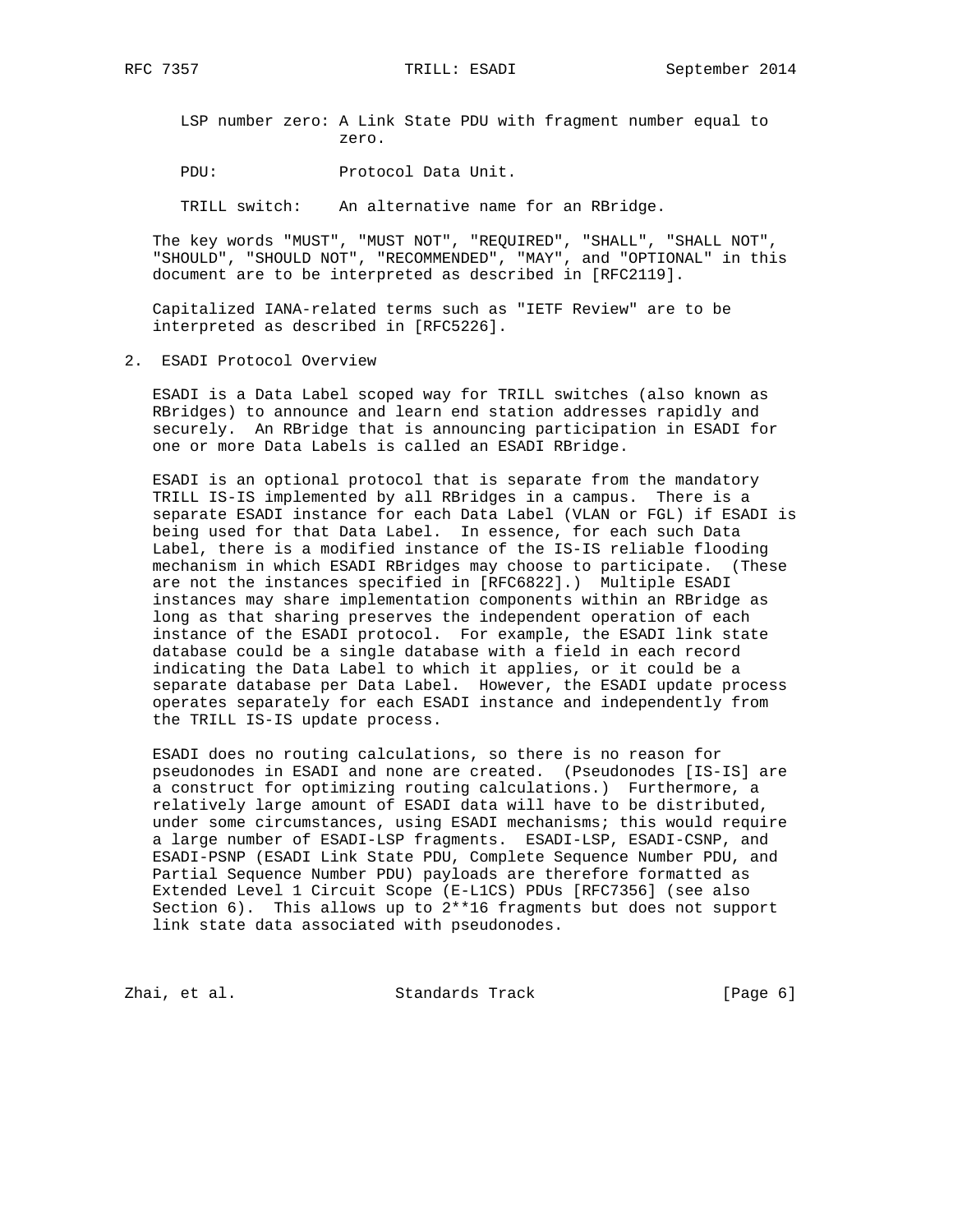After the TRILL Header, ESADI packets have an inner Ethernet header with the Inner.MacDA of "All-Egress-RBridges" (formerly called "All-ESADI-RBridges"), an inner Data Label specifying the VLAN or FGL of interest, and the "L2-IS-IS" Ethertype followed by the ESADI payload, as shown in Figure 1.



Figure 1: TRILL ESADI Packet Overview

Zhai, et al. Standards Track [Page 7]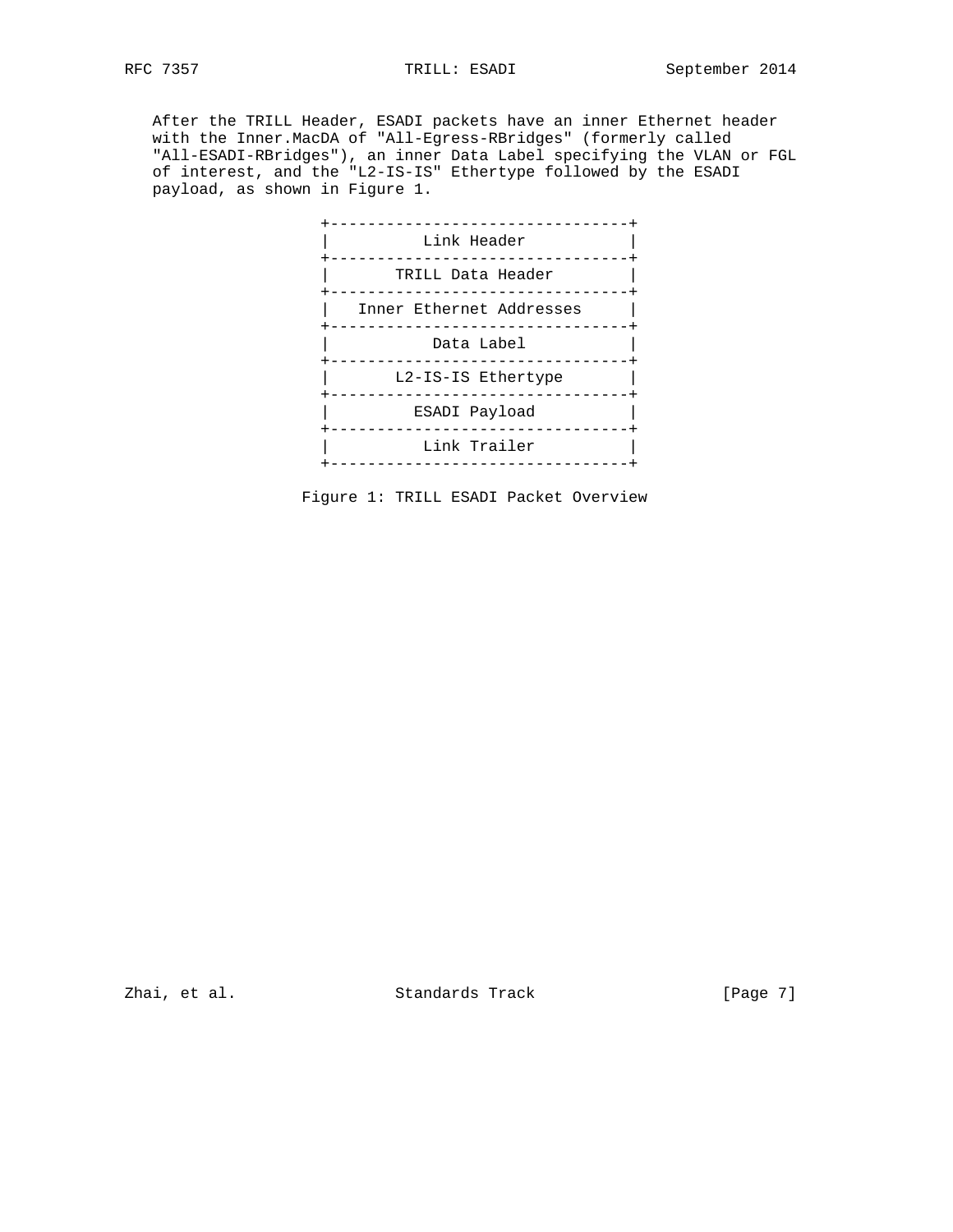TRILL ESADI packets sent on an Ethernet link are structured as shown in Figure 2. The outer VLAN tag will not be present if it was not included by the Ethernet port that sent the packet.

 Outer Ethernet Header: +-+-+-+-+-+-+-+-+-+-+-+-+-+-+-+-+-+-+-+-+-+-+-+-+-+-+-+-+-+-+-+-+ Next Hop Destination Address +-+-+-+-+-+-+-+-+-+-+-+-+-+-+-+-+-+-+-+-+-+-+-+-+-+-+-+-+-+-+-+-+ | Next Hop Destination Addr. | Sending RBridge Port MAC Addr.| +-+-+-+-+-+-+-+-+-+-+-+-+-+-+-+-+-+-+-+-+-+-+-+-+-+-+-+-+-+-+-+-+ Sending RBridge Port MAC Address +-+-+-+-+-+-+-+-+-+-+-+-+-+-+-+-+-+-+-+-+-+-+-+-+-+-+-+-+-+-+-+-+ ...Ethernet frame tagging including optional Outer.VLAN tag... +-+-+-+-+-+-+-+-+-+-+-+-+-+-+-+-+-+-+-+-+-+-+-+-+-+-+-+-+-+-+-+-+  $|$  Ethertype = TRILL  $0x22F3$   $|$  +-+-+-+-+-+-+-+-+-+-+-+-+-+-+-+-+ TRILL Header: +-+-+-+-+-+-+-+-+-+-+-+-+-+-+-+-+ | V | R |M|Op-Length| Hop Count | +-+-+-+-+-+-+-+-+-+-+-+-+-+-+-+-+-+-+-+-+-+-+-+-+-+-+-+-+-+-+-+-+ | Egress Nickname | Ingress (Origin) Nickname | +-+-+-+-+-+-+-+-+-+-+-+-+-+-+-+-+-+-+-+-+-+-+-+-+-+-+-+-+-+-+-+-+ Inner Ethernet Header: +-+-+-+-+-+-+-+-+-+-+-+-+-+-+-+-+-+-+-+-+-+-+-+-+-+-+-+-+-+-+-+-+ | All-Egress-RBridges | +-+-+-+-+-+-+-+-+-+-+-+-+-+-+-+-+-+-+-+-+-+-+-+-+-+-+-+-+-+-+-+-+ | All-Egress-RBridges (cont.) | Origin RBridge MAC Address | +-+-+-+-+-+-+-+-+-+-+-+-+-+-+-+-+-+-+-+-+-+-+-+-+-+-+-+-+-+-+-+-+ Origin RBridge MAC Address (continued) +-+-+-+-+-+-+-+-+-+-+-+-+-+-+-+-+-+-+-+-+-+-+-+-+-+-+-+-+-+-+-+-+ | VLAN or FGL Data Label (4 or 8 bytes) [RFC7172] ... +-+-+-+-+-+-+-+-+-+-+-+-+-+-+-+-+ | Ethertype =  $L2-IS-IS$   $0x22F4$  | +-+-+-+-+-+-+-+-+-+-+-+-+-+-+-+-+ ESADI Payload (formatted as IS-IS): +-+-+-+-+-+-+-+-+-+-+-+-+-+-+-+-+-+-+-+-+-+-+-+-+-+-+-+-+-+-+-+-+ | IS-IS Common Header, IS-IS PDU Specific Fields, IS-IS TLVs | +-+-+-+-+-+-+-+-+-+-+-+-+-+-+-+-+-+-+-+-+-+-+-+-+-+-+-+-+-+-+-+-+ Frame Check Sequence: +-+-+-+-+-+-+-+-+-+-+-+-+-+-+-+-+-+-+-+-+-+-+-+-+-+-+-+-+-+-+-+-+ | FCS (Frame Check Sequence) | +-+-+-+-+-+-+-+-+-+-+-+-+-+-+-+-+-+-+-+-+-+-+-+-+-+-+-+-+-+-+-+-+

Figure 2: ESADI Ethernet Link Packet Format

 The Next Hop Destination Address or Outer.MacDA is the All-RBridges multicast address if the ESADI PDU is being multicast. If it is being unicast, the Next Hop Destination Address is the unicast address of the next-hop RBridge. The VLAN for the Outer.VLAN

Zhai, et al. Standards Track [Page 8]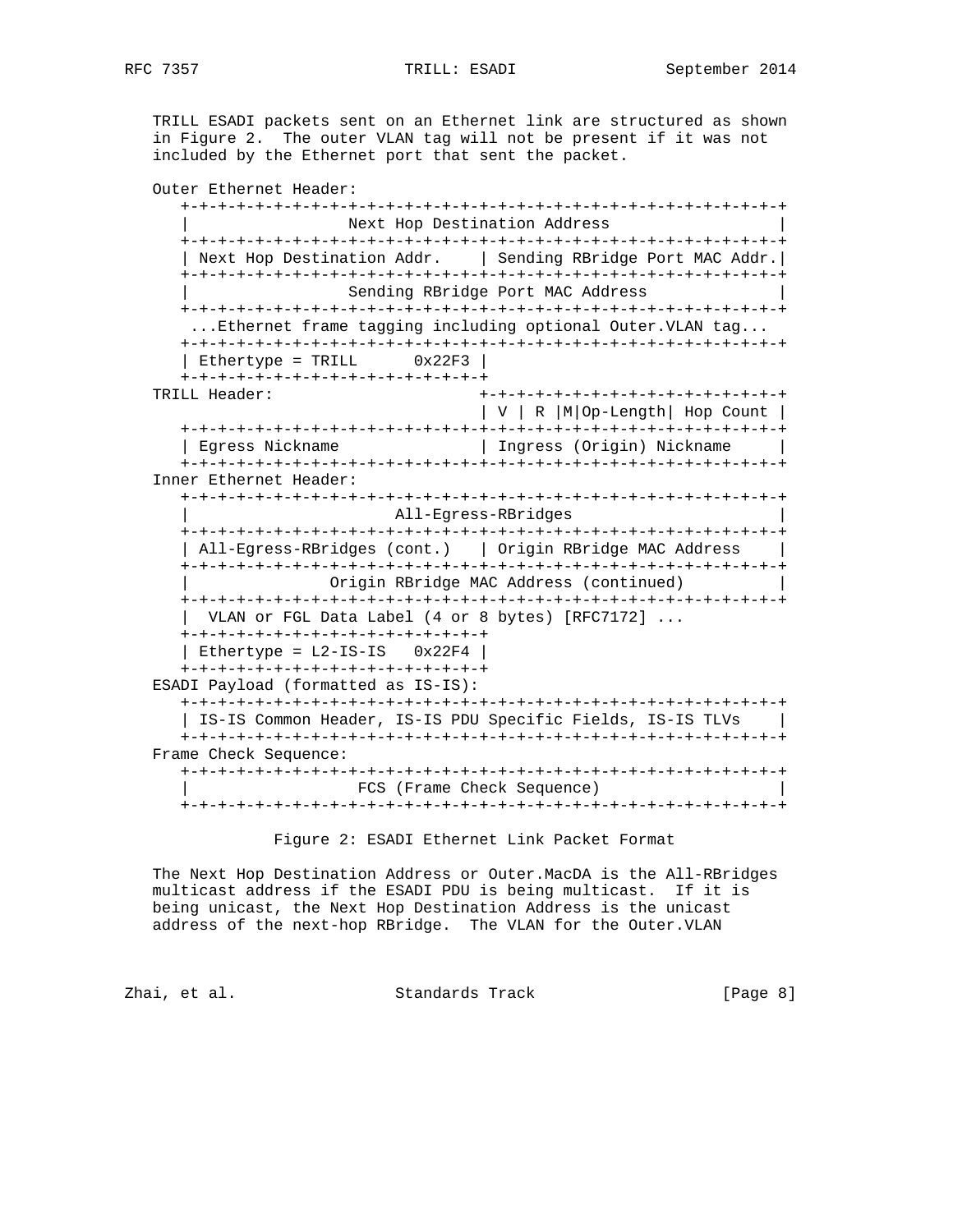information, if present, will be the Designated VLAN for the link on which the packet is sent. The V and R fields will be zero while the M bit will be one, unless the ESADI PDU was unicast, in which case the M bit will be zero. The Data Label specified will be the VLAN or FGL to which the ESADI packet applies. The Origin RBridge MAC Address or Inner.MacSA MUST be a MAC address unique across the campus owned by the RBridge originating the ESADI packet -- for example, any of its port MAC addresses if it has any Ethernet ports -- and each ESADI RBridge MUST use the same Inner.MacSA for all of the ESADI packets it originates.

 TRILL ESADI packets sent on a PPP link are structured as shown in Figure 3 [RFC6361].

 PPP Header: +-+-+-+-+-+-+-+-+-+-+-+-+-+-+-+-+  $|$  PPP = TNP (TRILL Data)  $0x005D$  | +-+-+-+-+-+-+-+-+-+-+-+-+-+-+-+-+ TRILL Header: +-+-+-+-+-+-+-+-+-+-+-+-+-+-+-+-+ | V | R |M|Op-Length| Hop Count | +-+-+-+-+-+-+-+-+-+-+-+-+-+-+-+-+-+-+-+-+-+-+-+-+-+-+-+-+-+-+-+-+ | Egress Nickname | Ingress (Origin) Nickname | +-+-+-+-+-+-+-+-+-+-+-+-+-+-+-+-+-+-+-+-+-+-+-+-+-+-+-+-+-+-+-+-+ Inner Ethernet Header: +-+-+-+-+-+-+-+-+-+-+-+-+-+-+-+-+-+-+-+-+-+-+-+-+-+-+-+-+-+-+-+-+ All-Egress-RBridges +-+-+-+-+-+-+-+-+-+-+-+-+-+-+-+-+-+-+-+-+-+-+-+-+-+-+-+-+-+-+-+-+ | All-Egress-RBridges (cont.) | Origin RBridge MAC Address | +-+-+-+-+-+-+-+-+-+-+-+-+-+-+-+-+-+-+-+-+-+-+-+-+-+-+-+-+-+-+-+-+ Origin RBridge MAC Address (continued) +-+-+-+-+-+-+-+-+-+-+-+-+-+-+-+-+-+-+-+-+-+-+-+-+-+-+-+-+-+-+-+-+ | VLAN or FGL Data Label (4 or 8 bytes) [RFC7172] ... +-+-+-+-+-+-+-+-+-+-+-+-+-+-+-+-+ | Ethertype =  $L2-IS-IS$   $0x22F4$  | +-+-+-+-+-+-+-+-+-+-+-+-+-+-+-+-+ ESADI Payload (formatted as IS-IS): +-+-+-+-+-+-+-+-+-+-+-+-+-+-+-+-+-+-+-+-+-+-+-+-+-+-+-+-+-+-+-+-+ | IS-IS Common Header, IS-IS PDU Specific Fields, IS-IS TLVs | +-+-+-+-+-+-+-+-+-+-+-+-+-+-+-+-+-+-+-+-+-+-+-+-+-+-+-+-+-+-+-+-+ PPP Check Sequence: +-+-+-+-+-+-+-+-+-+-+-+-+-+-+-+-+-+-+-+-+-+-+-+-+-+-+-+-+-+-+-+-+ | PPP Check Sequence | +-+-+-+-+-+-+-+-+-+-+-+-+-+-+-+-+-+-+-+-+-+-+-+-+-+-+-+-+-+-+-+-+

Figure 3: ESADI PPP Link Packet Format

Zhai, et al. Standards Track [Page 9]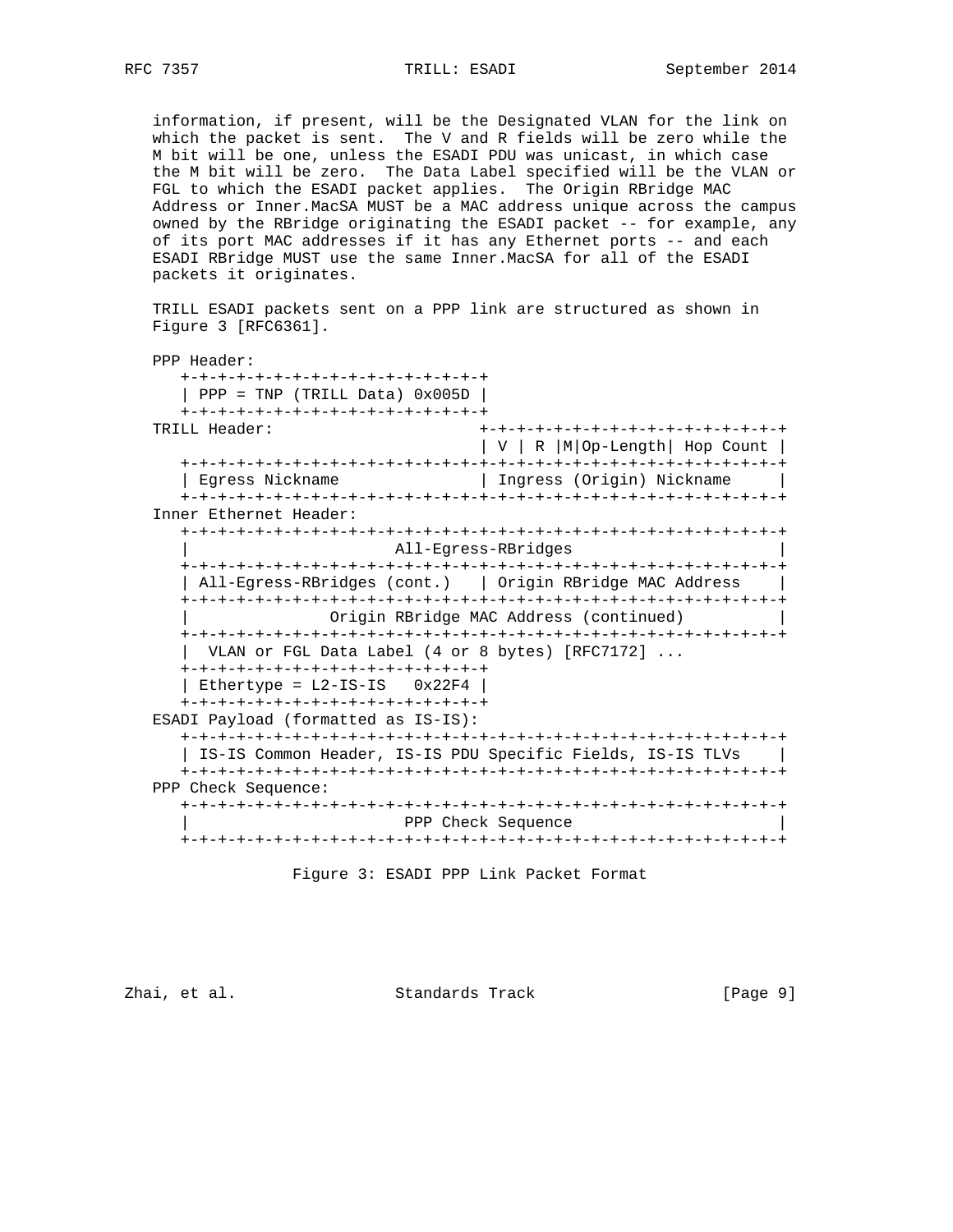# 2.1. ESADI Virtual Link

 All RBridges forward ESADI packets as if they were ordinary TRILL Data packets. Because of this forwarding, it appears to an instance of the ESADI protocol at an RBridge that it is directly connected by a multi-access virtual link to all RBridges in the campus that are "data reachable" from it (see Section 2 of [RFC7180]) and are running ESADI for that Data Label. No "routing" calculation (least-cost path or distribution tree construction) ever has to be performed by ESADI. An ESADI RBridge merely transmits the ESADI packets it originates on this virtual link as described for TRILL Data packets in [RFC6325] and [RFC7172]. For multicast ESADI packets, it may use any distribution tree that it might use for an ordinary multi-destination TRILL Data packet. RBridges that do not implement the ESADI protocol, do not have it enabled, or are not participating in the ESADI protocol for the Data Label of an ESADI packet do not decapsulate or locally process the ESADI packet. Thus, ESADI packets are transparently tunneled through transit RBridges.

## 2.2. ESADI Neighbor Determination

 The ESADI instance for Data Label X at an RBridge RB1 determines who its adjacent ESADI neighbors are by examining the TRILL IS-IS link state database for RBridges that are data reachable from RB1 (see Section 2 of [RFC7180]) and are announcing their participation in Data Label X ESADI. When an RBridge RB2 becomes data unreachable from RB1 or the relevant entries for RB2 are purged from the core IS-IS link state database, it is lost as a neighbor and also dropped from any ESADI instances from the point of view of RB1, and when RB2 is no longer announcing participation in Data Label X ESADI, it ceases to be a neighbor for any Data Label X ESADI instance. All these considerations are Data Label scoped. Because of these mechanisms whereby an ESADI instance at an ESADI RBridge can determine its ESADI adjacencies by examining the TRILL IS-IS link state database, there are no "Hellos" sent in ESADI and no adjacency information is carried in ESADI-LSPs.

 A participation announcement in a VLAN scoped ESADI instance is generated by setting a flag bit in the Interested VLANs sub-TLV, and an announcement for an FGL scoped ESADI instance is generated by setting a flag bit in the Interested Labels sub-TLV [RFC7176] (see Section 7.1).

Zhai, et al. Standards Track [Page 10]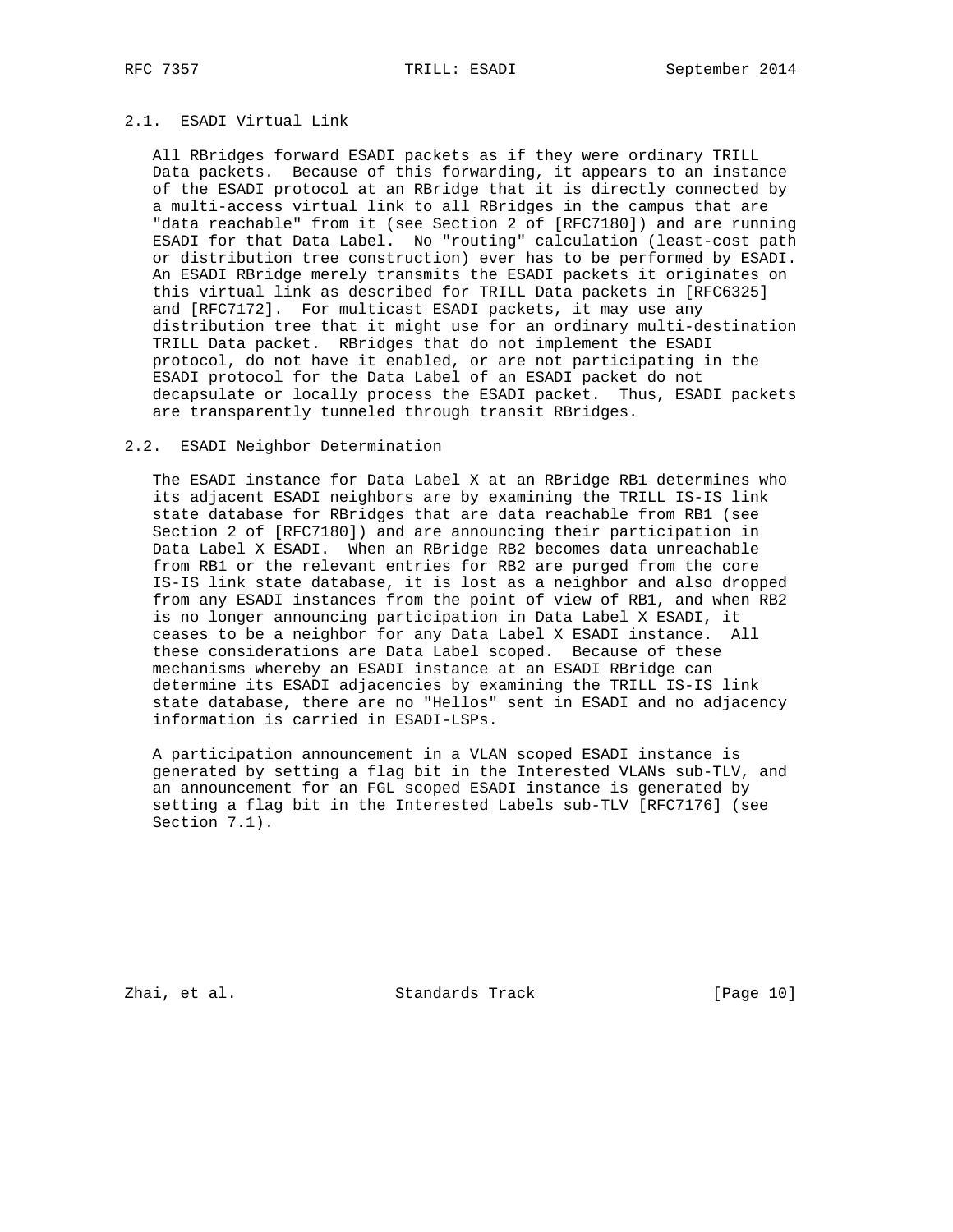# 2.3. ESADI Payloads

 TRILL ESADI packet payloads are structured like IS-IS Extended Level 1 Circuit Scope (E-L1CS) LSP, CSNP, and PSNP PDUs [RFC7356], except as indicated below, but are always TRILL encapsulated on the wire as if they were TRILL Data packets. The information distributed by the ESADI protocol includes a list of local end station MAC addresses connected to the originating RBridge and, for each such address, a 1-octet unsigned "Confidence" rating in the range 0-254 (see Section 6.2). It is entirely up to the originating RBridge which locally connected MAC addresses it wishes to advertise via ESADI and with what Confidence. It MAY advertise all, some, or none of such addresses. In addition, some ESADI parameters of the advertising RBridge (see Section 6.1) and, optionally, authentication information (see Section 6.3) are included. Future uses of ESADI may distribute other similar address and reachability information.

 TRILL ESADI-LSPs MUST NOT contain a Data Label ID in their payload. The Data Label to which the ESADI data applies is the Data Label of the TRILL Data packet enclosing the ESADI payload. If a Data Label ID could occur within the payload, it might conflict with that TRILL Data packet Data Label and could conflict with any future Data Label mapping scheme that may be adopted [VLANmapping]. If a VLAN or FGL ID field within an ESADI-LSP PDU does include a value, that field's contents MUST be ignored.

3. ESADI DRB (Designated RBridge) Determination

 Because ESADI does no adjacency announcement or routing, the ESADI-DRB never creates a pseudonode. However, a DRB [RFC7177] is still needed to issue ESADI-CSNP PDUs and respond to ESADI-PSNP PDUs for ESADI-LSP synchronization.

 Generally speaking, the DRB election on the ESADI virtual link (see Section 2.1) operates similarly to the DRB election on a TRILL IS-IS broadcast link, as described in Section 4.2.1 ("DRB Election Details") of [RFC7177], with the following exceptions: in the Data Label X ESADI-DRB election at RB1 on an ESADI virtual link, the candidates are the local ESADI instance for Data Label X and all remote ESADI instances at RBridges that are (1) data reachable from RB1 [RFC7180] and (2) announcing in their TRILL IS-IS LSP that they are participating in ESADI for Data Label X. The winner is the instance with the highest ESADI Parameter 7-bit priority field with ties broken by the System ID, comparing fields as unsigned integers with the larger magnitude considered higher priority. "SNPA/MAC address" (Subnetwork Point of Attachment / MAC address) is not considered in this tiebreaking, and there is no "Port ID".

Zhai, et al. Standards Track [Page 11]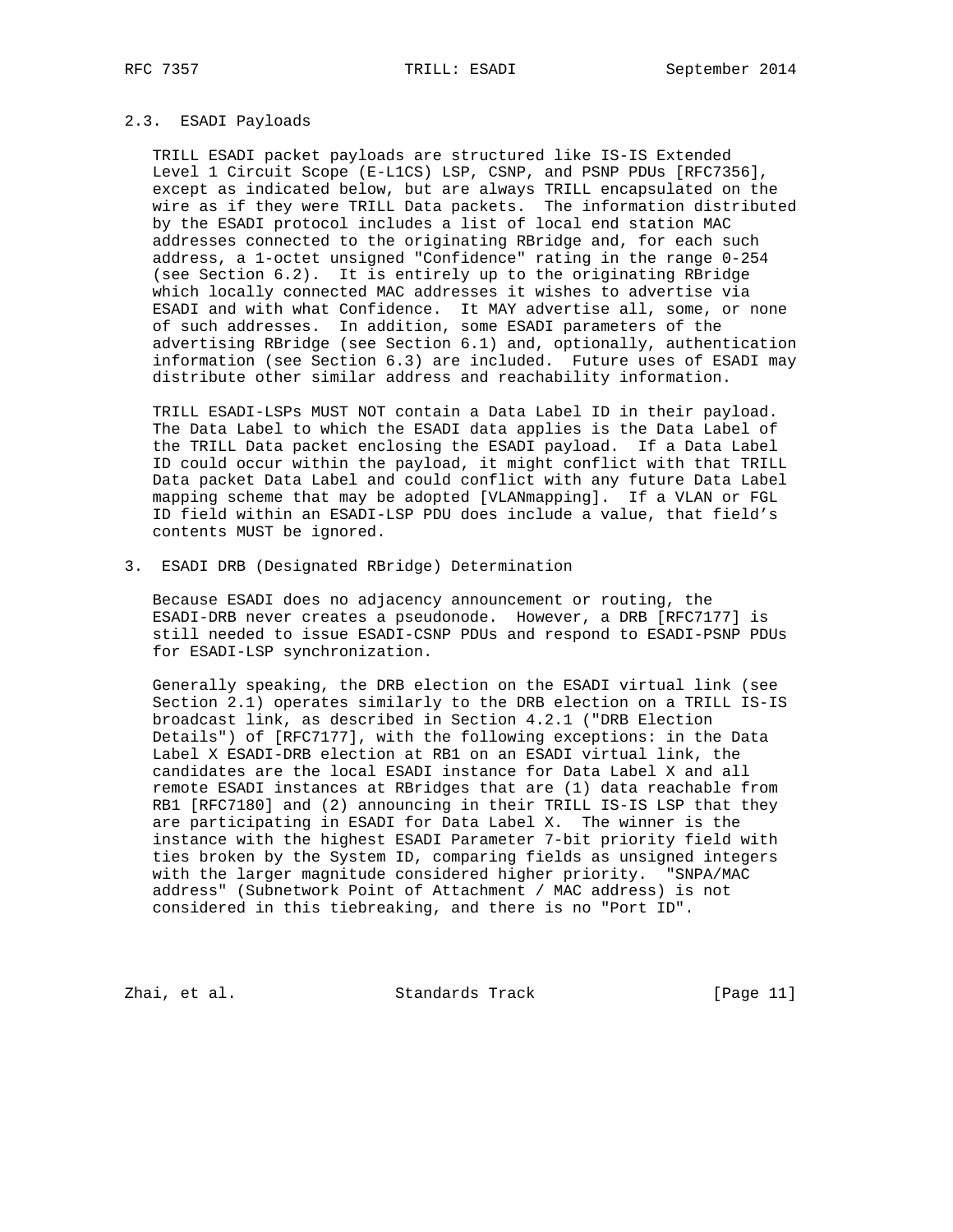### 4. ESADI PDU Processing

 Data Label X ESADI neighbors are usually not connected directly by a physical link but are always logically connected by a virtual link (see Section 2.1). There could be hundreds or thousands of ESADI RBridges (TRILL switches) on the virtual link. The only PDUs used in ESADI are the ESADI-LSP, ESADI-CSNP, and ESADI-PSNP PDUs. In particular, there are no Hello or MTU PDUs, because ESADI does not build a topology, does not do any routing calculations, and does not determine MTU. Instead, ESADI uses the distribution trees and the Sz campus minimum link MTU determined by the core TRILL IS-IS (see [RFC6325] and [RFC7180]).

## 4.1. Unicasting ESADI PDUs

 For [IS-IS], PDU multicasting is normal on a local link and no effort is made to optimize to unicast, because on the typical physical link for which IS-IS was designed (commonly a piece of multi-access Ethernet cable), any frame made the link busy for that frame time. However, to ESADI instances, what appears to be a simple multi-access link is generally a set of multi-hop distribution trees that may or may not be pruned. Thus, transmitting a multicast frame on such a tree can impose a substantially greater load than transmitting a unicast frame. This load may be justified if there are likely to be multiple listeners but may not be justified if there is only one recipient of interest. For this reason, under some circumstances, ESADI PDUs MAY be TRILL unicast if it is confirmed that the destination RBridge supports receiving unicast ESADI PDUs (see Section 6.1).

 The format of a unicast ESADI packet is the format of a multicast TRILL ESADI packet as described in Section 2 above, except as follows:

- o On an Ethernet link, in the outer Ethernet header the Outer.MacDA is the unicast address of the next-hop RBridge.
- o In the TRILL Header, the M bit is set to zero and the Egress Nickname is the nickname of the destination RBridge.

Zhai, et al. Standards Track [Page 12]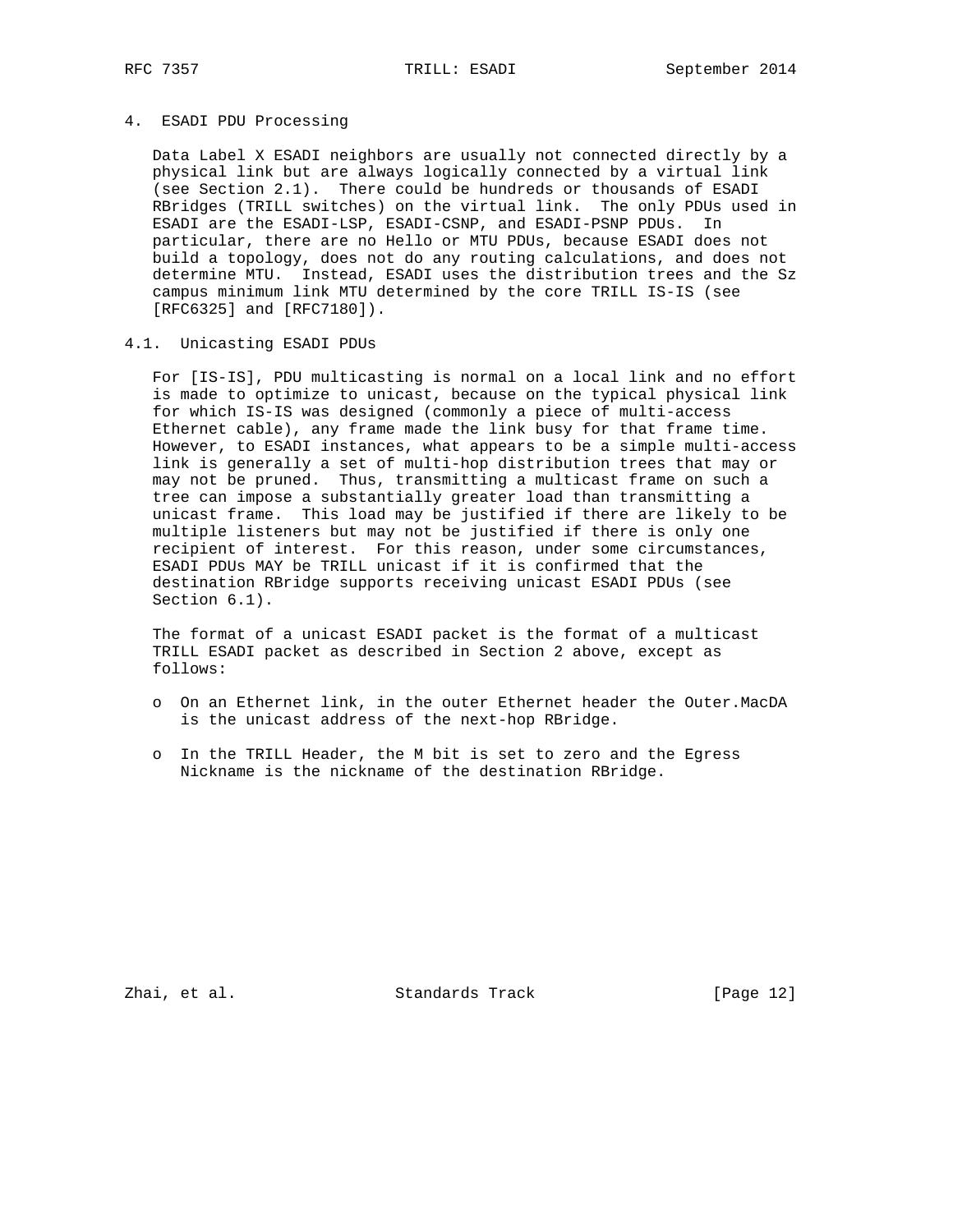To support unicasting of ESADI PDUs, Section 4.6.2.2 of [RFC6325] is replaced with the following:

4.6.2.2. TRILL ESADI Packets

 If M = 1, the egress nickname designates the distribution tree. The packet is forwarded as described in Section 4.6.2.5. In addition, if (1) the forwarding RBridge is interested in the specified VLAN or fine-grained label [RFC7172], (2) the forwarding RBridge implements the TRILL ESADI protocol, and (3) ESADI is enabled for the specified VLAN or fine-grained label, then the inner frame is decapsulated and provided to that local ESADI protocol.

 If M = 0 and the egress nickname is not that of the receiving RBridge, the packet is forwarded as for known unicast TRILL Data frames as described in Section 4.6.2.4. If M = 0 and the egress nickname is that of the receiving RBridge, and the receiving RBridge supports unicast ESADI PDUs, then the ESADI packet is decapsulated and processed if it meets the three numbered conditions in the paragraph above; otherwise, it is discarded.

The references to  $4.6.2.2$ ",  $4.6.2.4$ ", and  $4.6.2.5$ " above refer to those sections in [RFC6325].

#### 4.2. General Transmission of ESADI PDUs

 Following the usual [IS-IS] rules, an ESADI instance does not transmit any ESADI PDUs if it has no ESADI adjacencies. Such transmission would just be a waste of bandwidth.

 The MTU available to ESADI payloads is at least 24 bytes less than that available to TRILL IS-IS because of the additional fields required ( 2(TRILL Ethertype) + 6(TRILL Header) + 6(Inner.MacDA) + 6(Inner.MacSA) + 4/8(Data Label) bytes ). Thus, the inner ESADI payload, starting with the Intradomain Routeing Protocol Discriminator byte, MUST NOT exceed Sz minus 24 for a VLAN ESADI instance or Sz minus 28 for an FGL ESADI instance; however, if a larger payload is received, it is processed normally (see [RFC6325] and [RFC7180] for discussions of Sz and MTU).

 In all cases where this document says that an ESADI PDU is multicast, if the transmitting RBridge has only one neighbor and that neighbor advertises support for unicast, the PDU MAY be unicast (see Section 4.1).

Zhai, et al. Standards Track [Page 13]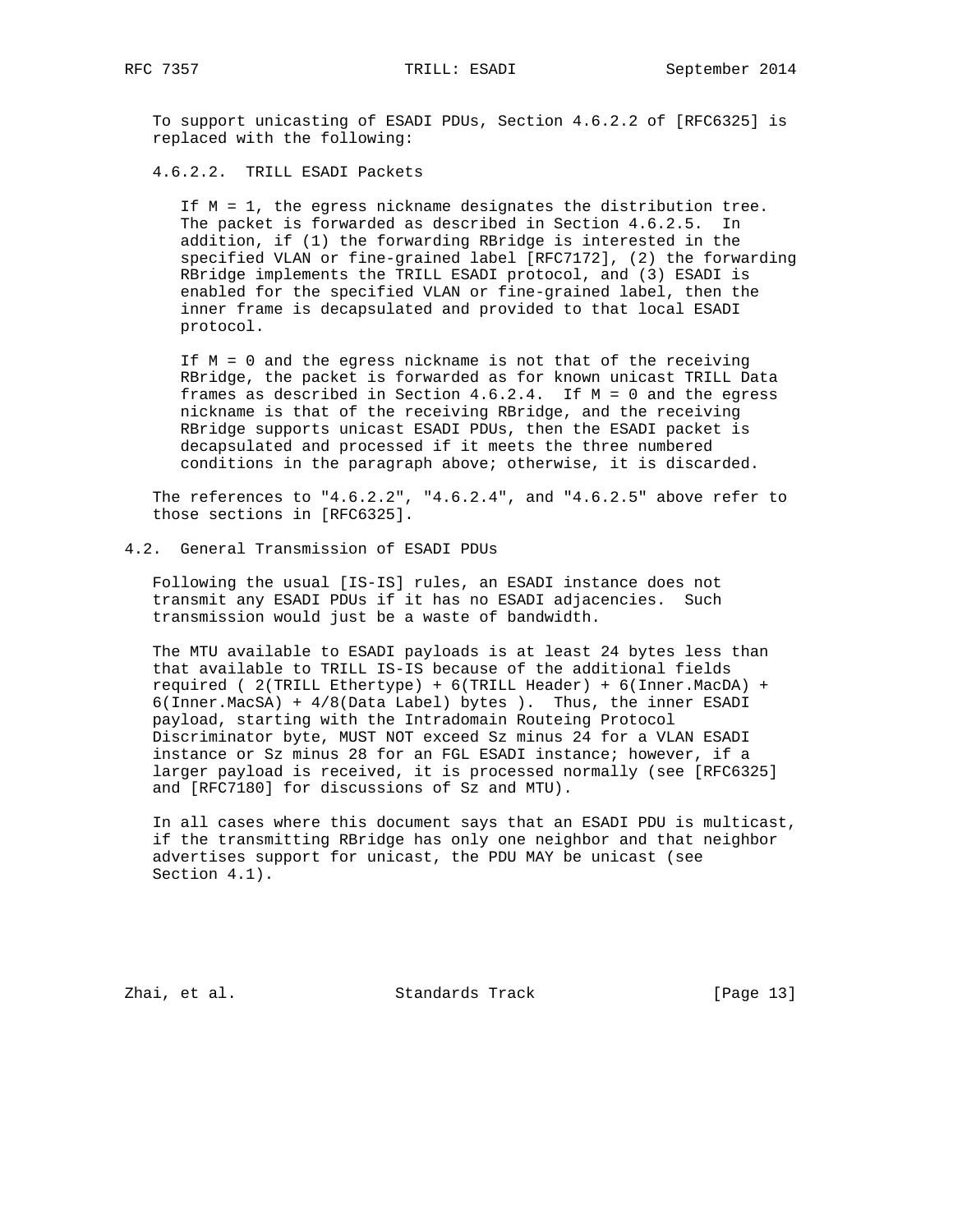A priority bit to indicate that an LSP fragment should be flooded with high priority is provided by [RFC7356]. This bit SHOULD be set on ESADI-LSP fragment zero because it is important that the ESADI Parameter APPsub-TLV get through promptly. This bit SHOULD NOT be set on other ESADI-LSP fragments to avoid giving undue priority to less urgent PDUs.

### 4.3. General Receipt of ESADI PDUs

 In contrast with Layer 3 IS-IS PDU acceptance tests, which check the source inner and outer SNPA/MAC in order to verify that a PDU is from an adjacent TRILL switch, in TRILL ESADI adjacency is based on the system ID, so the system ID inside the PDU is all that is tested for.

 If an ESADI instance believes that it has no ESADI neighbors, it ignores any ESADI PDUs it receives.

### 4.4. ESADI Reliable Flooding

 The IS-IS reliable flooding mechanism (the Update Process) is modified for ESADI in the ways listed below. Except as otherwise stated, the ESADI update process works as described in [IS-IS], [RFC1195], and [RFC7356].

 When an ESADI instance sees that it has a new ESADI neighbor, its self-originated ESADI-LSP fragments are scheduled to be sent and MAY be unicast to that neighbor if the neighbor is announcing in its LSP that it supports unicast ESADI (see Section 6.1). If all the other ESADI instances for the same Data Label send their self-originated ESADI-LSPs immediately, there may be a surge of traffic to that new neighbor. Therefore, the ESADI instances SHOULD wait an interval of time before sending their ESADI-LSP(s) to a new neighbor. The interval time value is up to the device implementation. One suggestion is that the interval time can be assigned a random value with a range based on the RBridge's nickname (or any one of its nicknames, if it holds more than one), such as ( 2000 \* nickname / 2\*\*16 ) milliseconds, assuming "nickname" to be an unsigned quantity.

 All the TRILL switches participating in an ESADI instance for some Data Label appear to ESADI to be adjacent. Thus, the originator of any active ESADI-LSP fragment always appears to be on link and, to spread the burden of such a response, could be the RBridge to respond to any ESADI-CSNP or PSNP request for that fragment. However, under very rare circumstances, it could be that some version of the LSP fragment with a higher sequence number is actually held by another ESADI RBridge on the link, so non-originators need to be able to respond eventually. Thus, when the receipt of a CSNP or PSNP causes the SRMflag (Send Routing Message flag [IS-IS]) to be set for an LSP

Zhai, et al. Standards Track [Page 14]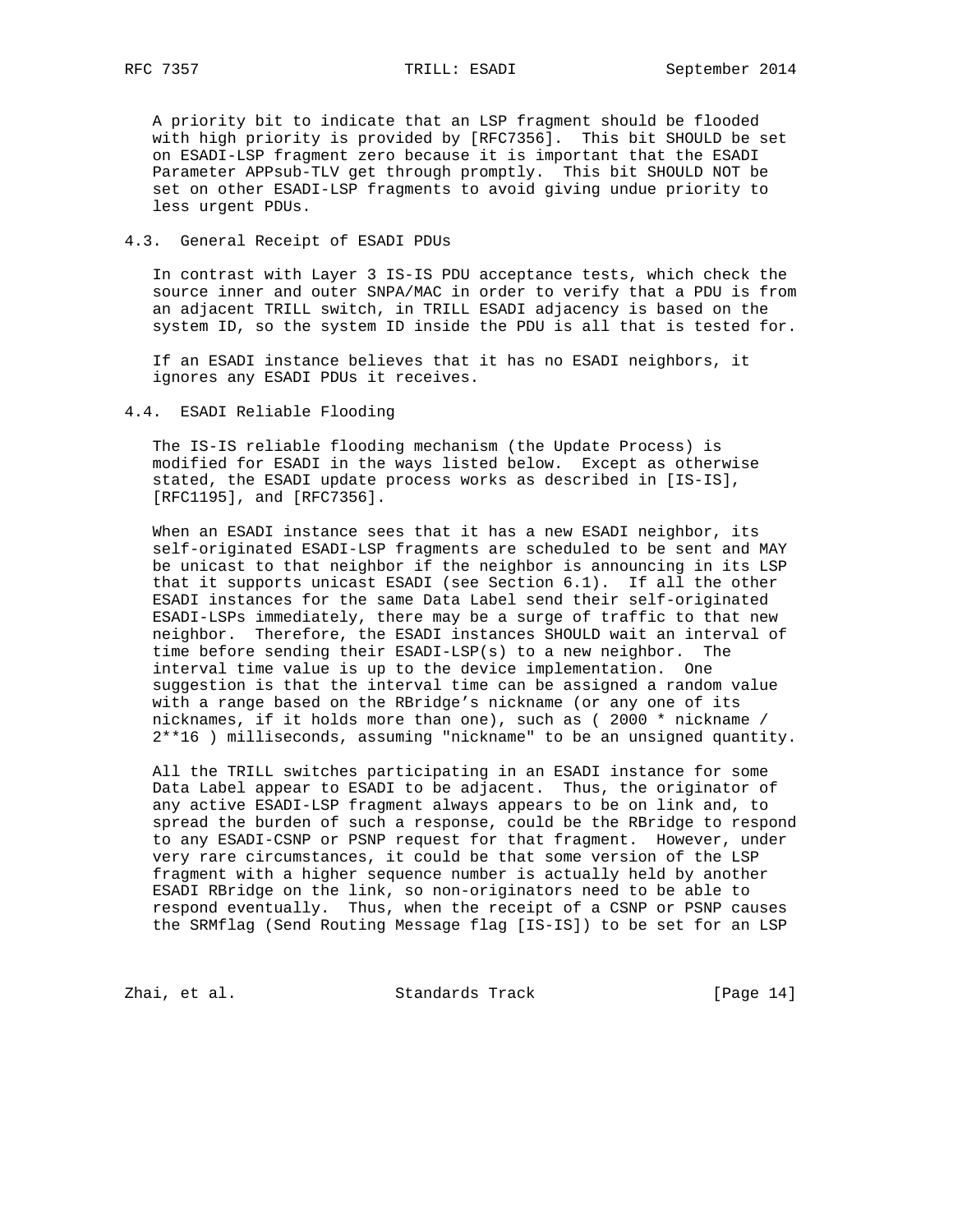fragment, action is as specified in [IS-IS] for the originating ESADI RBridge of the fragment; however, at a non-originating ESADI RBridge, when changing the SRMflag from 0 to 1, the lastSent timestamp [IS-IS] is also set to the current time minus

minimumLSPTransmissionInterval \* Random (Jitter) / 100

 (where minimumLSPTransmissionInterval, Random, and Jitter are as in [IS-IS]). This will delay and jitter the transmission of the LSP fragment by non-originators. This gives the originator more time to send the fragment and provides more time for such an originator transmitted copy to traverse the likely multi-hop path to non-originators and clear the SRMflag for the fragment at non-originators.

 The multi-hop distribution tree method with Reverse Path Forwarding Check used for multicast distribution by TRILL will typically be less reliable than transmission over a single local broadcast link hop. For LSP synchronization robustness, in addition to sending ESADI-CSNPs as usual when it is the DRB, an ESADI RBridge SHOULD also transmit an ESADI-CSNP for an ESADI instance if all of the following conditions are met:

- o it sees one or more ESADI neighbors for that instance, and
- o it does not believe it is the DRB for the ESADI instance, and
- o it has not received or sent an ESADI-CSNP PDU for the instance for the average of the CSNP Time (see Section 6.1) of the DRB and its CSNP Time.
- 5. End Station Addresses

 The subsections below discuss end station address considerations in the context of ESADI.

5.1. Learning Confidence Level

 The Confidence level mechanism [RFC6325] allows an RBridge campus manager to cause certain address learning sources to prevail over others. MAC address information learned through a registration protocol, such as [802.1X] with a cryptographically based EAP [RFC3748] method, might be considered more reliable than information learned through the mere observation of data traffic. When such authenticated learned address information is transmitted via the ESADI protocol, the use of authentication in the TRILL ESADI-LSP packets could make tampering with it in transit very difficult. As a result, it might be reasonable to announce such authenticated

Zhai, et al. Standards Track [Page 15]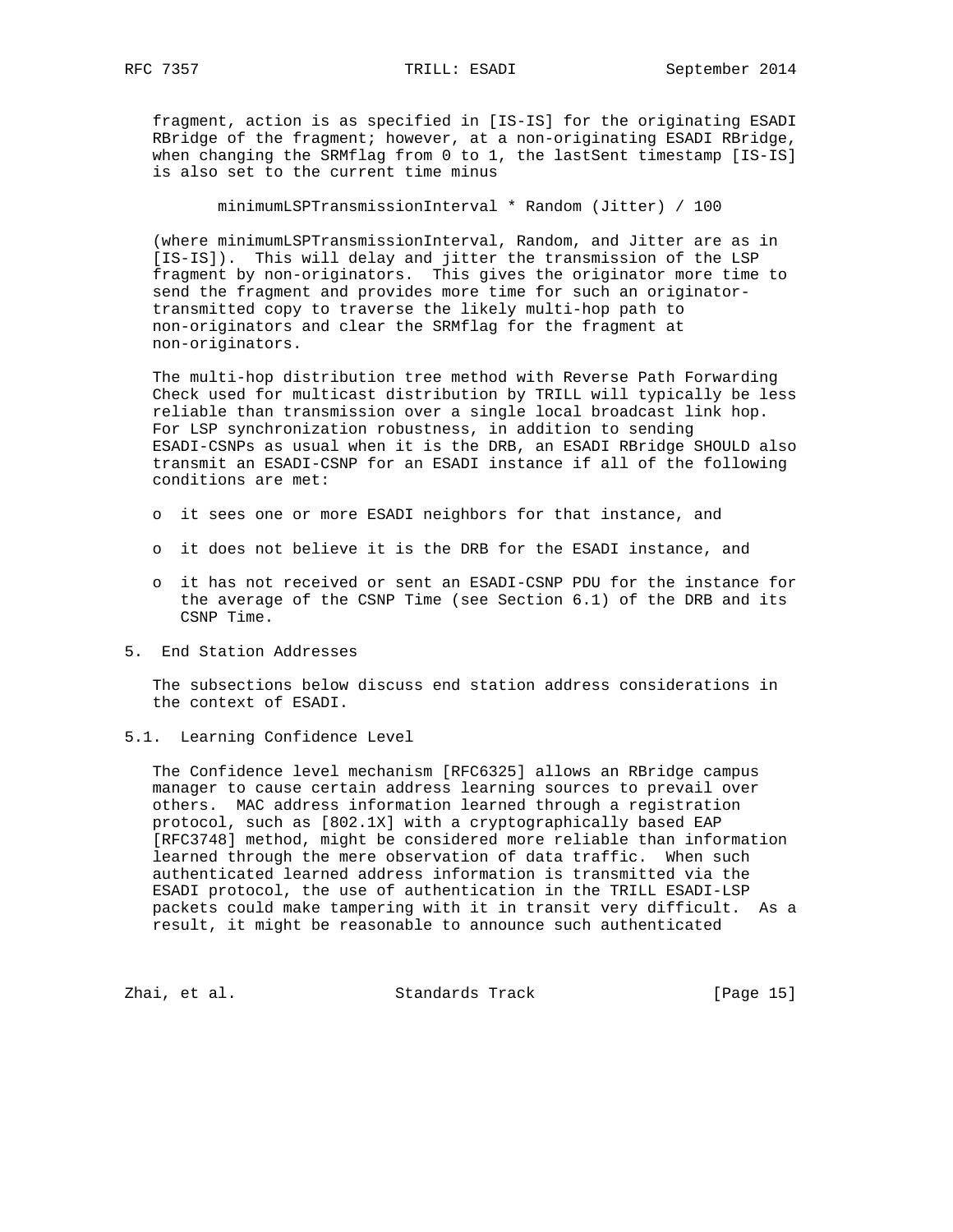information via the ESADI protocol with a high Confidence, so it would be used in preference to any alternative learning from data observation.

# 5.2. Forgetting End Station Addresses

 The end station addresses learned through the TRILL ESADI protocol should be forgotten through changes in ESADI-LSPs. The timeout of the learned end station address is up to the originating RBridge that decides when to remove such information from its ESADI-LSPs (or up to ESADI protocol timeouts if the originating RBridge becomes unreachable).

 If RBridge RBn participating in the TRILL ESADI protocol for Data Label X no longer wishes to participate in ESADI, it ceases to participate by (1) clearing the ESADI Participation bit in the appropriate Interested VLANs or Interested Labels sub-TLV and (2) sending a final ESADI-LSP nulling out its ESADI-LSP information.

#### 5.3. Duplicate MAC Address

 With ESADI, it is possible to persistently see occurrences of the same MAC address in the same Data Label being advertised as reachable by two or more RBridges. The specification of how to handle this situation in [RFC6325] is updated by this document, by replacing the last sentence of the last paragraph of Section 4.2.6 of [RFC6325] as shown below to provide better traffic-spreading while avoiding possible address flip-flopping.

 As background, assume some end station or set of end stations ESn have two or more ports with the same MAC address in the same Data Label with the ports connected to different RBridges (RB1, RB2, ...) by separate links. With ESADI, some other RBridge, RB0, can persistently see that MAC address in that Data Label connected to multiple RBridges. When RB0 ingresses a frame, say from ES0, destined for that MAC and label, the current [RFC6325] text permits a wide range of behavior. In particular, [RFC6325] would permit RB0 to use some rule, such as "always encapsulate to the egress with the lowest System ID", which would put all of this traffic through only one of the egress RBridges and one of the end station ports. With that behavior, there would be no load-spreading, even if there were multiple different ingress RBridges and/or different MAC addresses with the same reachability. [RFC6325] would also permit RB0 to send different traffic to different egresses by doing ECMP (Equal Cost Multipath) at a flow level, which would likely result in return traffic for RB0 to egress to ES0 from various of RB1, RB2, ... for the same MAC and label. The resulting address reachability flip-flopping perceived at RB0 could cause problems.

Zhai, et al. Standards Track [Page 16]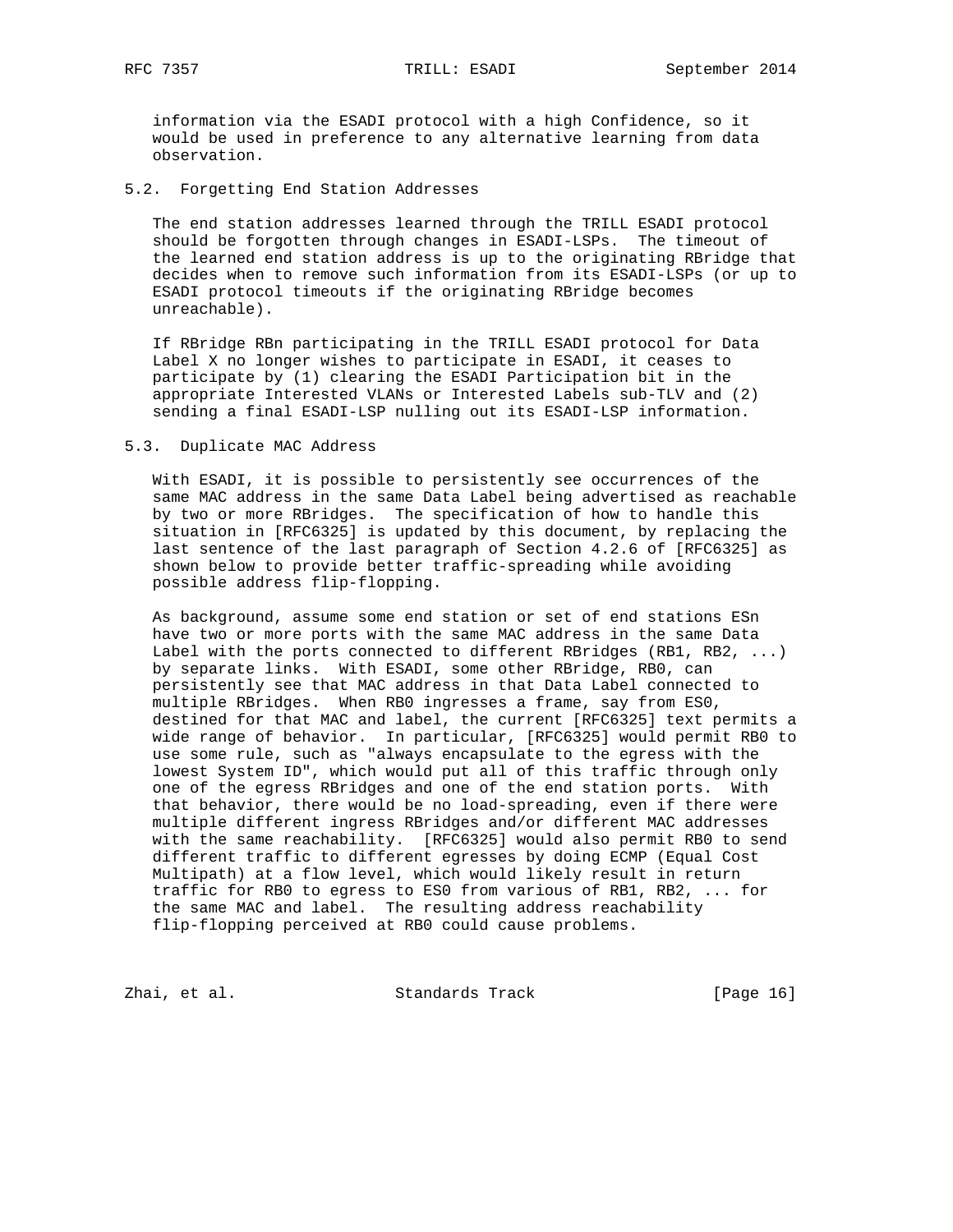This update to [RFC6325] avoids these potential difficulties by requiring that RB0 use one of the following two policies: (1) only encapsulate to one egress RBridge for any particular MAC and label, but select that egress pseudorandomly, based on the topology (including MAC reachability) or (2) if RB0 will not be disturbed by the returning TRILL Data packets showing the same MAC or by label flip-flopping between different ingresses, RB0 may use ECMP. Assuming multiple ingress RBridges and/or multiple MAC and label addresses, strategy 1 should result in load-spreading without address flip-flopping, while strategy 2 will produce better load-spreading than strategy 1 but with address flip-flopping from the point of view of RB0.

OLD [RFC6325] Section 4.2.6 text:

 "... If confidences are also tied between the duplicates, for consistency it is suggested that RB2 direct all such frames (or all such frames in the same ECMP flow) toward the same egress RBridge; however, the use of other policies will not cause a network problem since transit RBridges do not examine the Inner.MacDA for known unicast frames."

NEW [RFC6325] Section 4.2.6 text:

 "... If confidences are also tied between the duplicates, then RB2 MUST adopt one of the following two strategies:

 1. In a pseudorandom way [RFC4086], select one of the egress RBridges that is least cost from RB2 and to which the destination MAC appears to be attached, and send all traffic for the destination MAC and VLAN (or FGL [RFC7172]) to that egress. This pseudorandom choice need only be changed when there is a change in campus topology or MAC attachment information. Such pseudorandom selection will, over a population of ingress RBridges, probabilistically spread traffic over the possible egress RBridges. Reasonable inputs to the pseudorandom selection are the ingress RBridge System ID and/or nickname, the VLAN or FGL, the destination MAC address, and a vector of the RBridges with connectivity to that MAC and VLAN or FGL. There is no need for different RBridges to use the same pseudorandom function.

Zhai, et al. Standards Track [Page 17]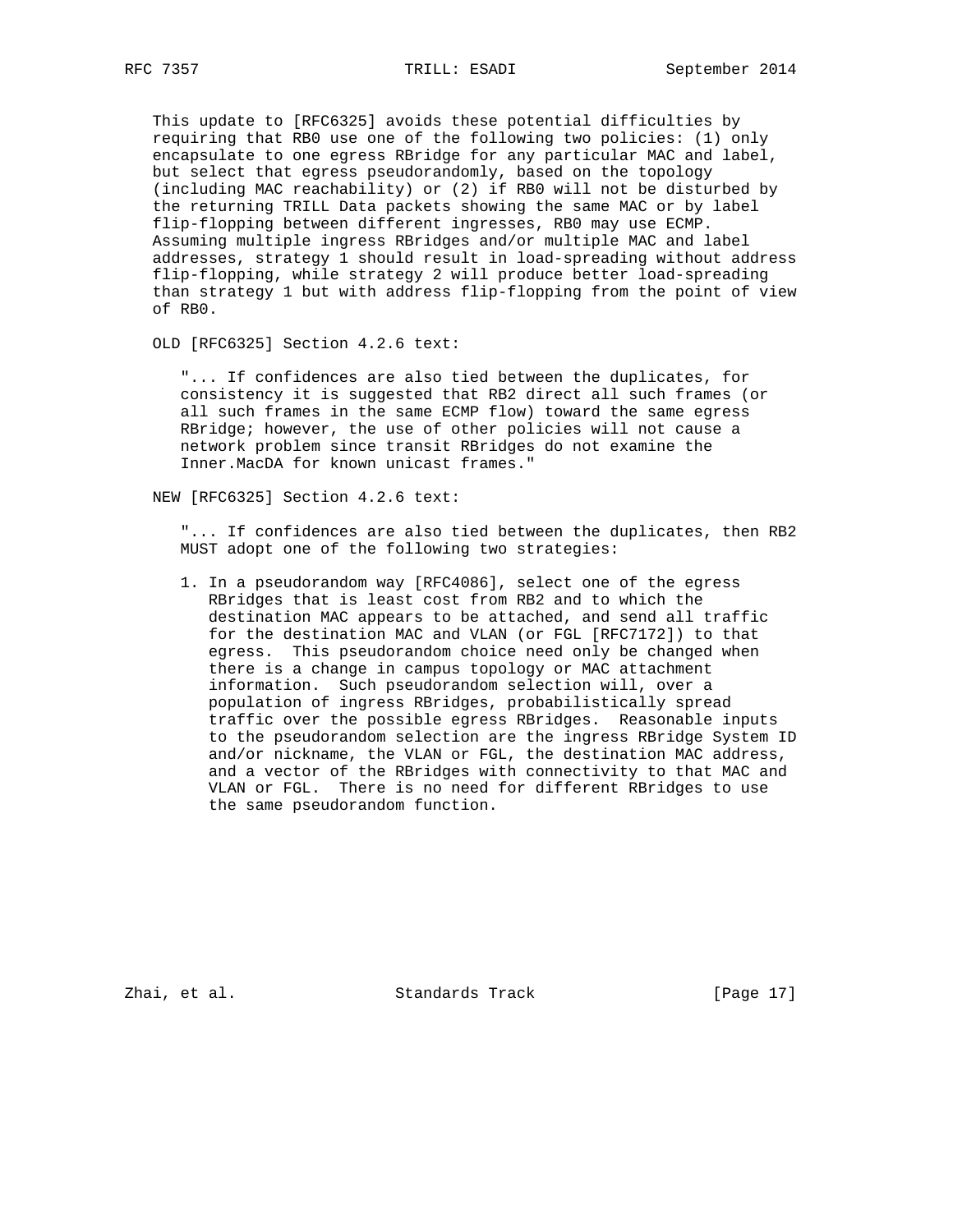As an example of such a pseudorandom function, if there are k egress RBridges (RB0, RB1, ..., RB(k-1)) all reporting attachment to address MACx in Data Label DLy, then an ingress RBridge RBin could select the one to which it will send all unicast TRILL Data packets addressed to MACx in DLy based on the following:

 $FNV-32(RBin | MACX | DLy | RBO | RBI | ... | RB(k-1)) \mod k$ 

 where the FNV (Fowler/Noll/Vo) algorithm is specified in [FNV], RBx means the nickname for RBridge RBx, "|" means concatenation, MACx is the destination MAC address, DLy is the Data Label, and "mod k" means the integer division remainder of the output of the FNV-32 function considered as a positive integer divided by k.

 2. If RB2 supports ECMP and will not be disturbed by return traffic from the same MAC and VLAN (or FGL [RFC7172]) coming from a variety of different RBridges, then it MAY send traffic using ECMP at the flow level to the egress RBridges that are least cost from RB2 and to which the destination MAC appears to be attached."

# 6. ESADI-LSP Contents

 The only PDUs used in ESADI are the ESADI-LSP, ESADI-CSNP, and ESADI-PSNP PDUs. Currently, the contents of an ESADI-LSP consist of zero or more MAC-Reachability TLVs, optionally an Authentication TLV, and exactly one ESADI parameter APPsub-TLV. Other similar data may be included in the future and, as in [IS-IS], an ESADI instance ignores any TLVs or sub-TLVs it does not understand. Because these PDUs are formatted as Extended Level 1 Circuit Scope (E-L1CS) PDUs [RFC7356], the Type and Length fields in the TLVs are 16-bit.

 This section specifies the format for the ESADI Parameter APPsub-TLV, gives the reference for the ESADI MAC-Reachability TLV, and discusses default authentication configuration.

 For robustness, the payload for an ESADI-LSP number zero and any ESADI-CSNP or ESADI-PSNP covering fragment zero MUST NOT exceed 1470 minus 24 bytes in length (1446 bytes) if it has an Inner.VLAN, or 1470 minus 28 bytes (1442 bytes) if it has an Inner.FGL. However, if an ESADI-LSP number zero or such an ESADI-CSNP or ESADI-PSNP is received that is longer, it is still processed normally. (As stated in Section 4.3.1 of [RFC6325], 1470 bytes was chosen to make it extremely unlikely that a TRILL control packet, even with reasonable additional headers, tags, and/or encapsulation, would encounter MTU problems on an inter-RBridge link.)

Zhai, et al. Standards Track [Page 18]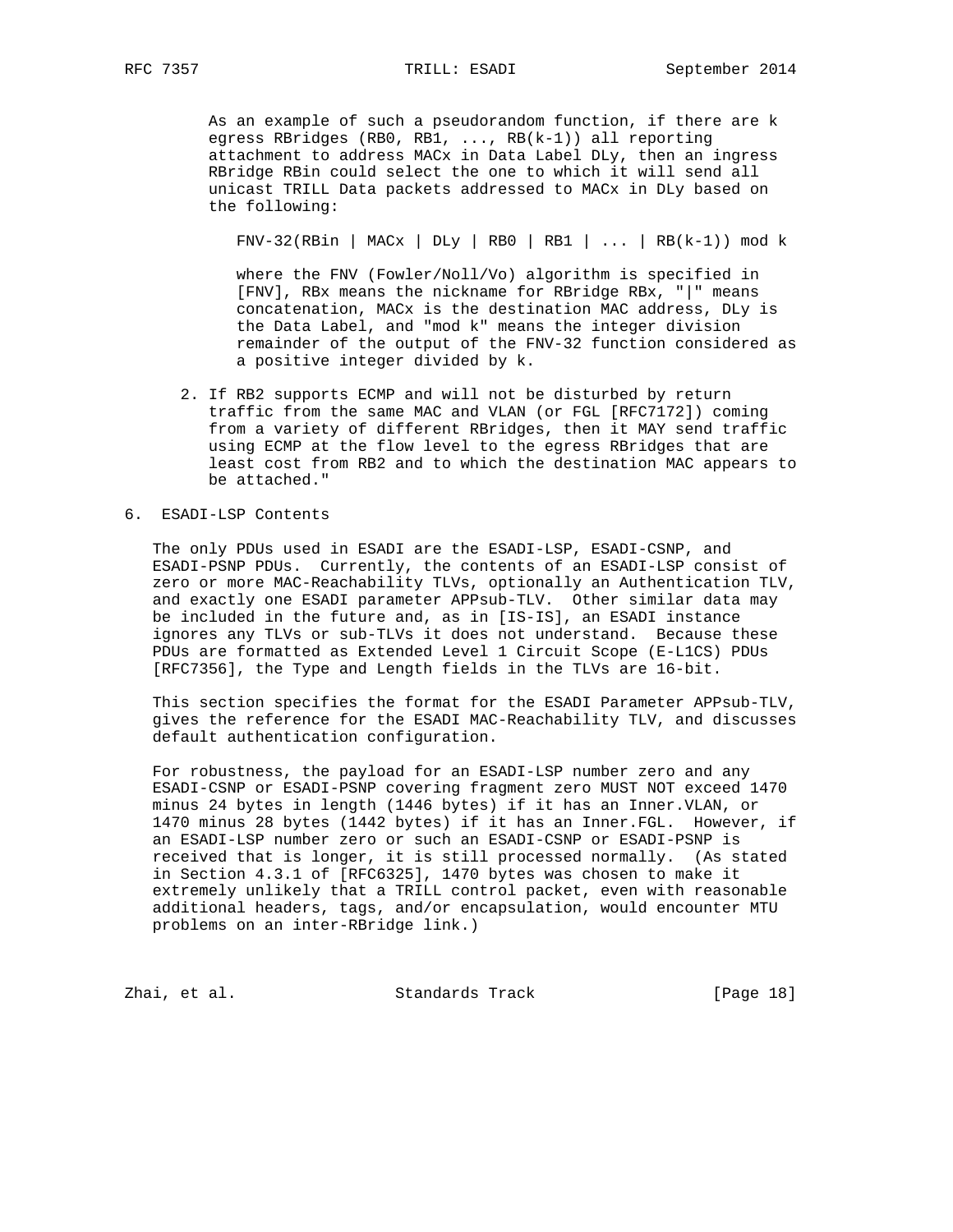# 6.1. ESADI Parameter Data

 Figure 4 presents the format of the ESADI parameter data. This APPsub-TLV MUST be included in a TRILL GENINFO TLV in ESADI-LSP number zero. If it is missing from ESADI-LSP number zero or if ESADI-LSP number zero is not known, priority for the sending RBridge defaults to 0x40 and CSNP Time defaults to 30. If there is more than one occurrence in ESADI-LSP number zero, the first occurrence will be used. Occurrences of the ESADI Parameter APPsub-TLV in non-zero ESADI-LSP fragments are ignored.

| +-+-+-+-+-+-+-+-+-+-+-+-+-+-+-+-+-+                 |                   |
|-----------------------------------------------------|-------------------|
| Type                                                | (2 bytes)         |
| +-+-+-+-+-+-+-+-+-+-+-+-+-+-+-+-+-+<br>Length       | (2 bytes)         |
| +-+-+-+-+-+-+-+-+-+-+-+-+-+-+-+-+-+<br> R  Priority | $(1 \text{byte})$ |
| +-+-+-+-+-+-+-+-+<br>CSNP Time                      | $(1 \text{byte})$ |
| +-+-+-+-+-+-+-+-+<br>Flaqs                          | $(1 \text{byte})$ |
| Reserved for expansion<br>$+ - + - + - + -$         | (variable)        |

Figure 4: ESADI Parameter APPsub-TLV

- Type: Set to ESADI-PARAM sub-TLV (TRILL APPsub-TLV type 0x0001). Two bytes, because this APPsub-TLV appears in an extended TLV [RFC7356].
- Length: Variable, with a minimum of 3, but must fit within the ESADI packet. This field is encoded as an unsigned integer in network byte order [RFC7356].
- R: A reserved bit that MUST be sent as zero and ignored on receipt.
- Priority: Gives the originating RBridge's priority for being the DRB on the ESADI instance virtual link (see Section 3) for the Data Label in which the PDU containing the parameter data was sent. It is an unsigned 7-bit integer with the larger magnitude indicating higher priority. It defaults to 0x40 for an RBridge participating in ESADI for which it has not been configured.

Zhai, et al. Standards Track [Page 19]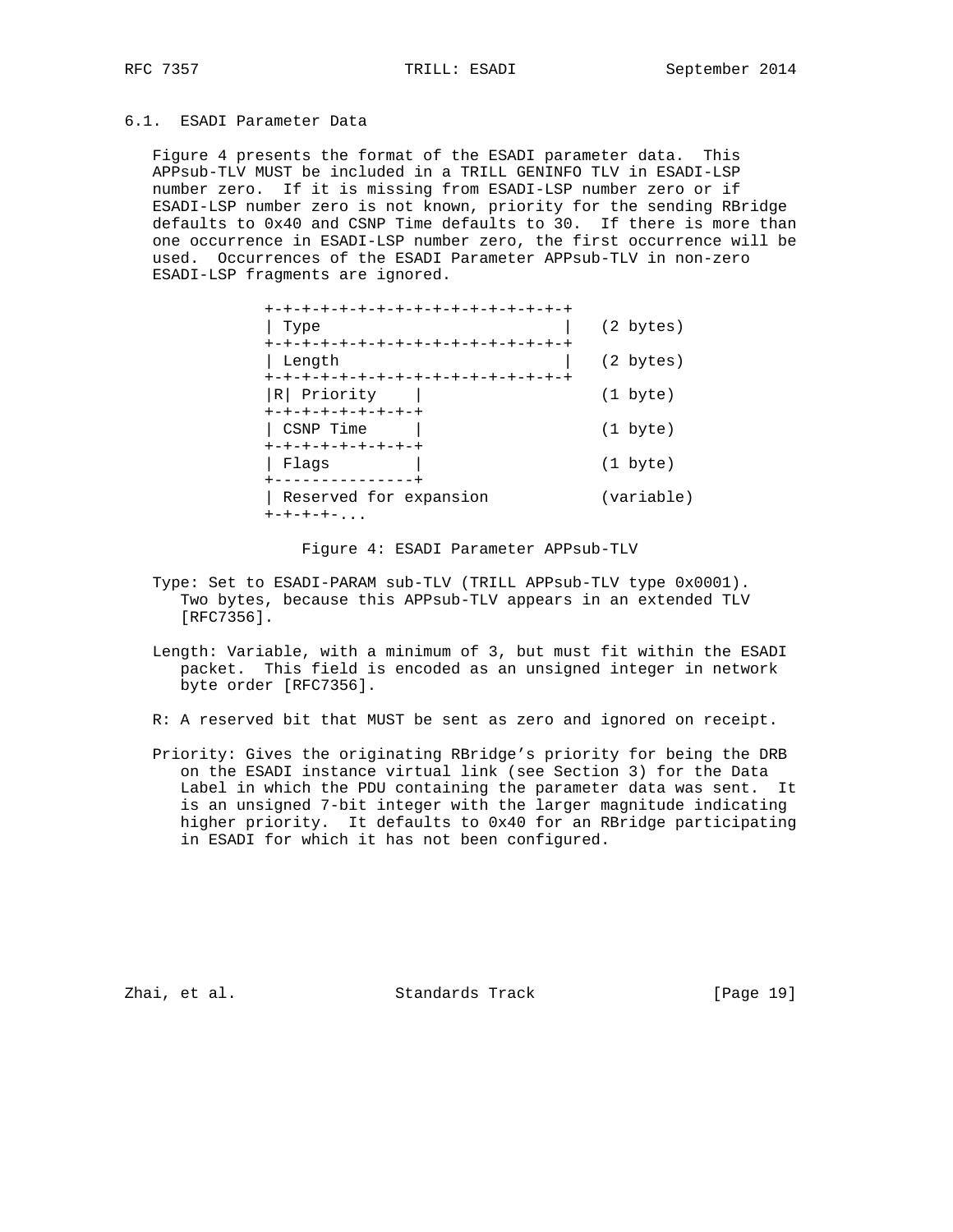- CSNP Time: An unsigned byte that gives the amount of time in seconds during which the originating RBridge, if it is the DRB on the ESADI virtual link, will send at least three ESADI-CSNP PDUs. It defaults to 30 seconds for an RBridge participating in ESADI for which it has not been configured.
- Flags: A byte of flags associated with the originating ESADI instance, as follows:

 0 1 2 3 4 5 6 7 +---+---+---+---+---+---+---+---+ | UN| RESV | +---+---+---+---+---+---+---+---+

 The UN flag indicates that the RBridge originating the ESADI-LSP, including this ESADI parameter data, will accept and properly process ESADI PDUs sent by TRILL unicast (see Section 4.1). The remaining RESV bits are reserved for future use and MUST be sent as zero and ignored on receipt.

- Reserved for future expansion: Future versions of the ESADI Parameter APPsub-TLV may have additional information. A receiving ESADI RBridge ignores any additional data here, unless it implements such future expansion(s).
- 6.2. MAC-Reachability TLV

 The primary information in TRILL ESADI-LSP PDUs consists of MAC-Reachability (MAC-RI) TLVs specified in [RFC6165]. These TLVs contain one or more unicast MAC addresses of end stations that are both on a port and in a VLAN for which the originating RBridge is Appointed Forwarder, along with the 1-octet unsigned Confidence in this information with a value in the range 0-254. If such a TLV is received containing a Confidence of 255, it is treated as if the Confidence was 254. (This is to assure that any received address information can be overridden by local address information statically configured with a Confidence of 255.)

 The TLVs in TRILL ESADI PDUs, including the MAC-RI TLV, MUST NOT contain the Data Label ID. If a Data Label ID is present in the MAC-RI TLV, it is ignored. In the ESADI PDU, only the Inner.VLAN or Inner.FGL tag indicates the Data Label to which the ESADI-LSP applies.

Zhai, et al. Standards Track [Page 20]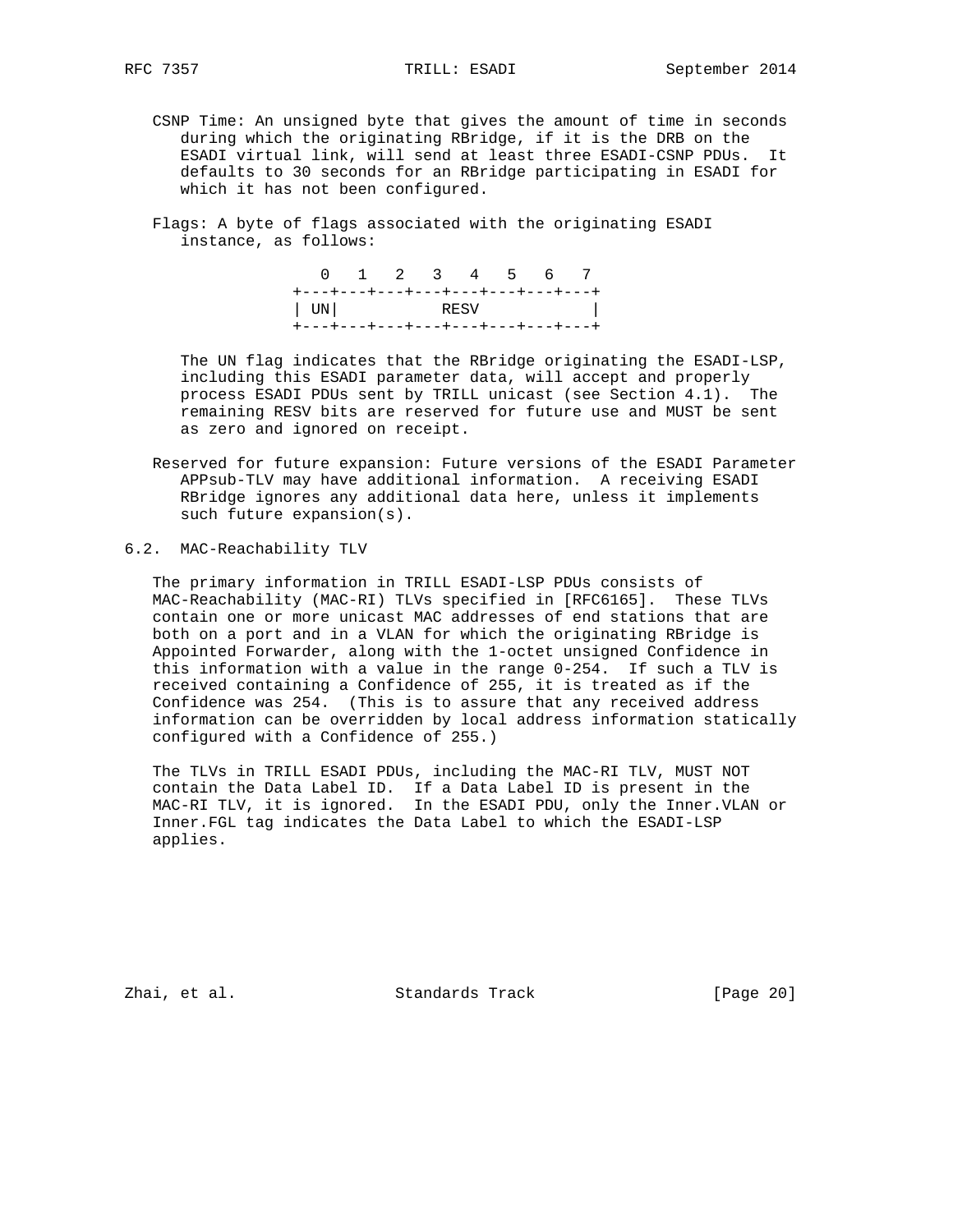# 6.3. Default Authentication

 The Authentication TLV may be included in ESADI PDUs [RFC5310] [IS-IS]. The default for ESADI PDU authentication is based on the state of TRILL IS-IS shared secret authentication for TRILL IS-IS LSP PDUs. If TRILL IS-IS authentication and ESADI are implemented at a TRILL switch, then ESADI MUST be able to use the authentication algorithms implemented for TRILL IS-IS and implement the keying material derivation function given below. If ESADI authentication has been manually configured, that configuration is not restricted by the configuration of TRILL IS-IS security.

 If TRILL IS-IS authentication is not in effect for LSP PDUs originated by a TRILL switch, then ESADI PDUs originated by that TRILL switch are by default also unsecured.

 If such IS-IS LSP PDU authentication is in effect at a TRILL switch, then, unless configured otherwise, ESADI PDUs sent by that switch MUST use the same algorithm in their Authentication TLVs. The ESADI authentication keying material used is derived from the IS-IS LSP shared secret keying material as detailed below. However, such authentication MAY be configured to use some other keying material.

HMAC-SHA256 ( "TRILL ESADI", IS-IS-LSP-shared-key )

 In the algorithm above, HMAC-SHA256 is as described in [FIPS180] and [RFC6234], and "TRILL ESADI" is the 11-byte US ASCII [ASCII] string indicated. IS-IS-LSP-shared-key is secret keying material being used by the originating TRILL switch for IS-IS LSP authentication.

# 7. IANA Considerations

 IANA allocation and registry considerations are given below. Three new sub-registries have been created in the "Transparent Interconnection of Lots of Links (TRILL) Parameters" registry located at <http://www.iana.org/assignments/trill-parameters> -- two in Section 7.1 and one in Section 7.2 -- and various code points have been assigned.

Zhai, et al. Standards Track [Page 21]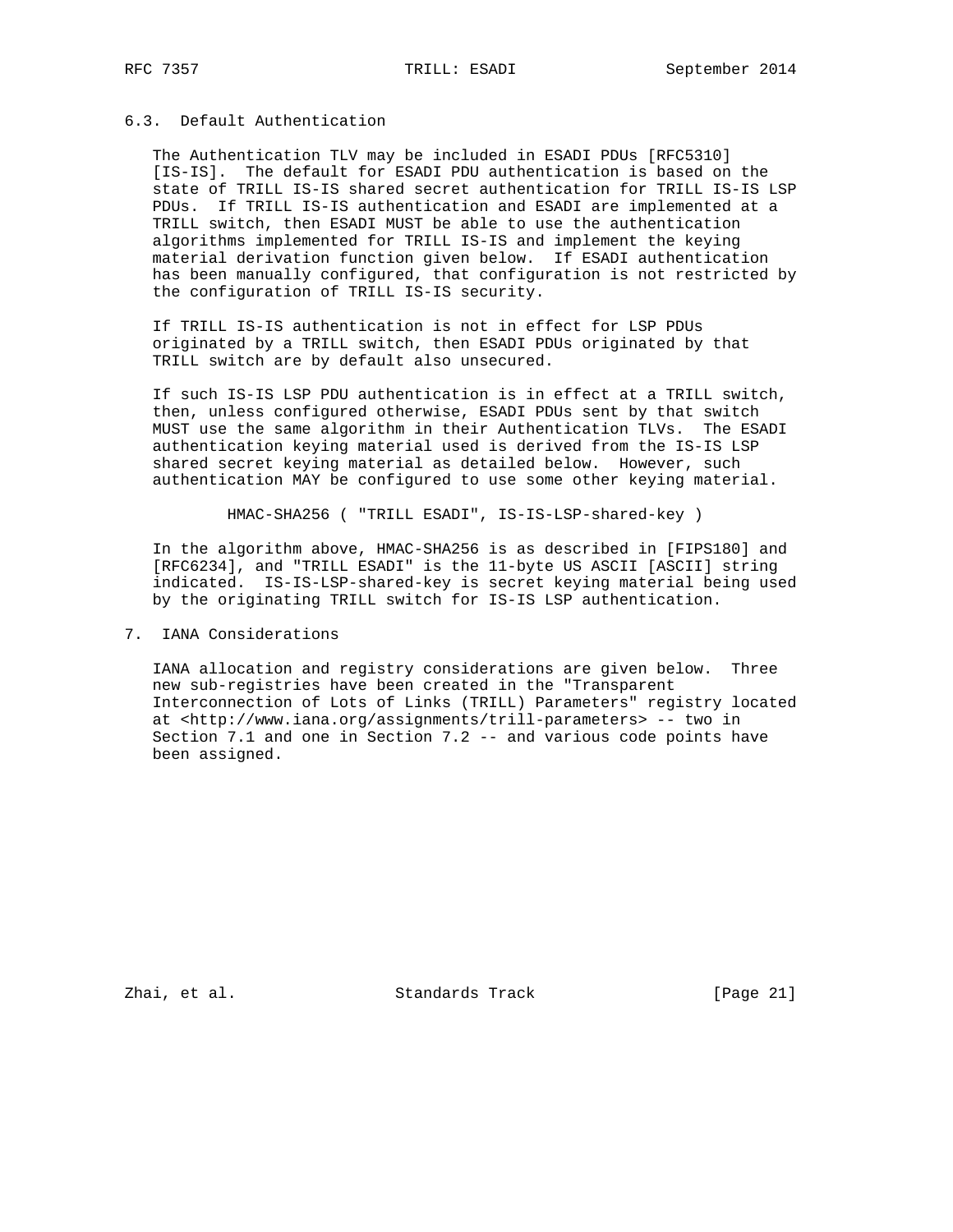7.1. ESADI Participation and Capability Flags

IANA Action 1:

 IANA has created the following new sub-registry called "Interested VLANs Flag Bits" in the "Transparent Interconnection of Lots of Links (TRILL) Parameters" registry.

Sub-registry: Interested VLANs Flag Bits

Registration Procedures: IETF Review

 Note: These bits appear in the Interested VLANs record within the Interested VLANs and Spanning Tree Roots Sub-TLV (INT-VLAN) specified in [RFC7176].

References: [RFC7176], [RFC7357]

| Bit          |    | Mnemonic Description           | Reference |
|--------------|----|--------------------------------|-----------|
|              |    |                                |           |
| 0            | M4 | IPv4 Multicast Router Attached | [RFC7176] |
| $\mathbf{1}$ | M6 | IPv6 Multicast Router Attached | [RFC7176] |
| 2            |    | Unassigned                     |           |
| 3            | ES | ESADI Participation            | [RFC7357] |
| $4 - 15$     |    | (used for a VLAN ID)           | [RFC7176] |
| $16 - 19$    |    | Unassigned                     |           |
| $20 - 31$    |    | (used for a VLAN ID)           | [RFC7176] |
|              |    |                                |           |

 The creation of this sub-registry (as immediately above) assigned bit 3 as the ESADI Participation bit in the Interested VLANs and Spanning Tree Roots sub-TLV. If The ESADI Participation bit is a one, it indicates that the originating RBridge is participating in ESADI for the indicated Data Label(s).

IANA Action 2:

 IANA has created the following new sub-registry called "Interested Labels Flag Bits" in the "Transparent Interconnection of Lots of Links (TRILL) Parameters" registry.

Sub-registry: Interested Labels Flag Bits

Registration Procedures: IETF Review

 Note: These bits appear in the Interested Labels record within the Interested Labels and Spanning Tree Roots Sub-TLV (INT-LABEL) specified in [RFC7176].

Zhai, et al. Standards Track [Page 22]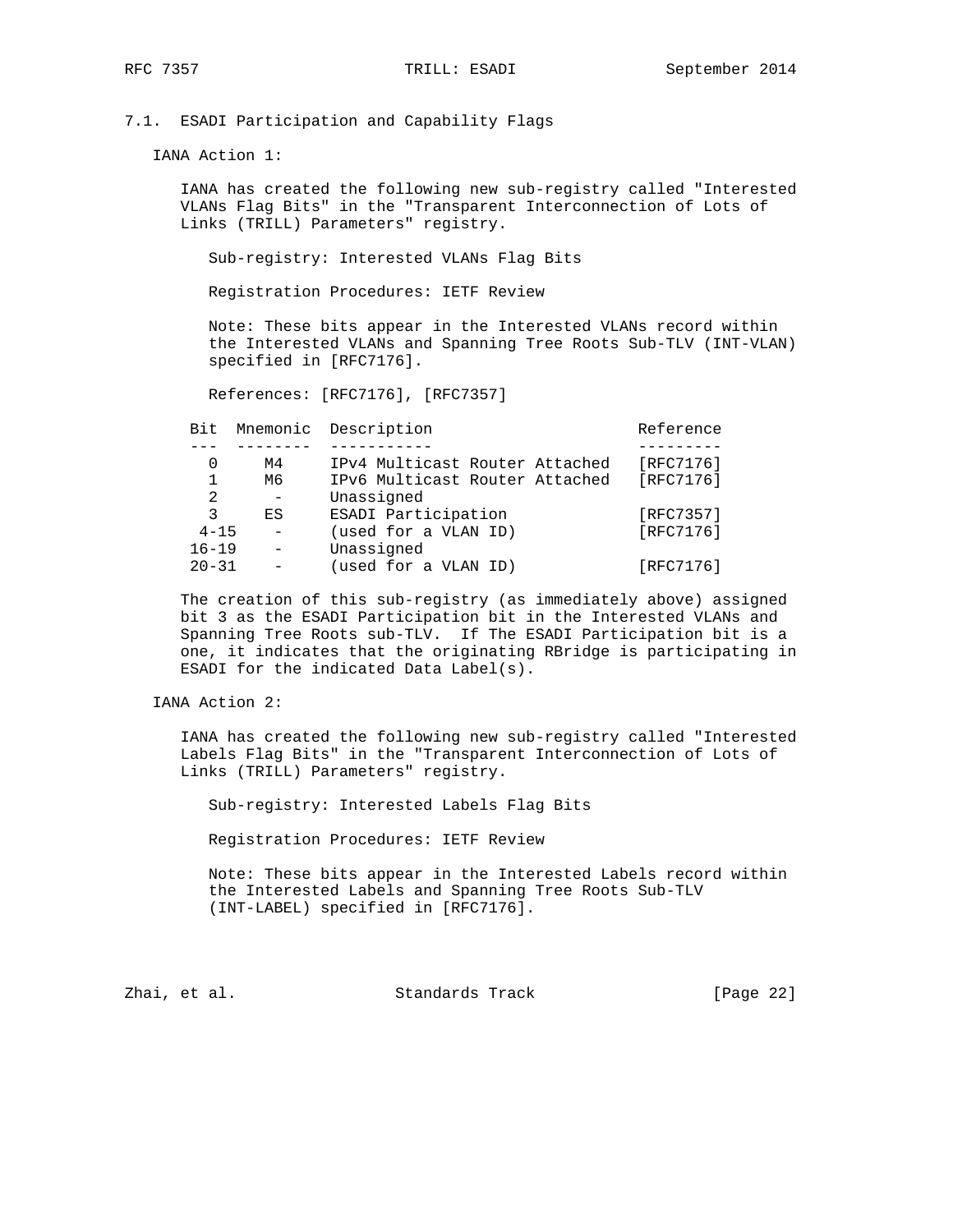| Bit     |    | Mnemonic Description           | Reference |
|---------|----|--------------------------------|-----------|
|         |    |                                |           |
|         | м4 | IPv4 Multicast Router Attached | [RFC7176] |
|         | M6 | IPv6 Multicast Router Attached | [RFC7176] |
| 2       | BM | Bit Map                        | [RFC7176] |
| २       | ES | ESADI Participation            | [RFC7357] |
| $4 - 7$ |    | Unassigned                     |           |

 The creation of this sub-registry (as immediately above) assigned bit 3 as the ESADI Participation bit in the Interested Labels and Spanning Tree Roots sub-TLV. If The ESADI Participation bit is a one, it indicates that the originating RBridge is participating in ESADI for the indicated Data Label(s).

- 7.2. TRILL GENINFO TLV
	- IANA Action 3:

 IANA has allocated the IS-IS Application Identifier 1 under the Generic Information TLV (#251) [RFC6823] for TRILL.

IANA Action 4:

 IANA has created a sub-registry in the "Transparent Interconnection of Lots of Links (TRILL) Parameters" registry as follows:

 Sub-registry: TRILL APPsub-TLV Types under IS-IS TLV 251 Application Identifier 1

 Registration Procedures: IETF Review with additional requirements on the documentation of the use being registered as specified in Section 7.2 of [RFC7357].

 Note: Types greater than 255 are only usable in contexts permitting a type larger than one byte, such as extended TLVs [RFC7356].

Reference: [RFC7357]

Zhai, et al. Standards Track [Page 23]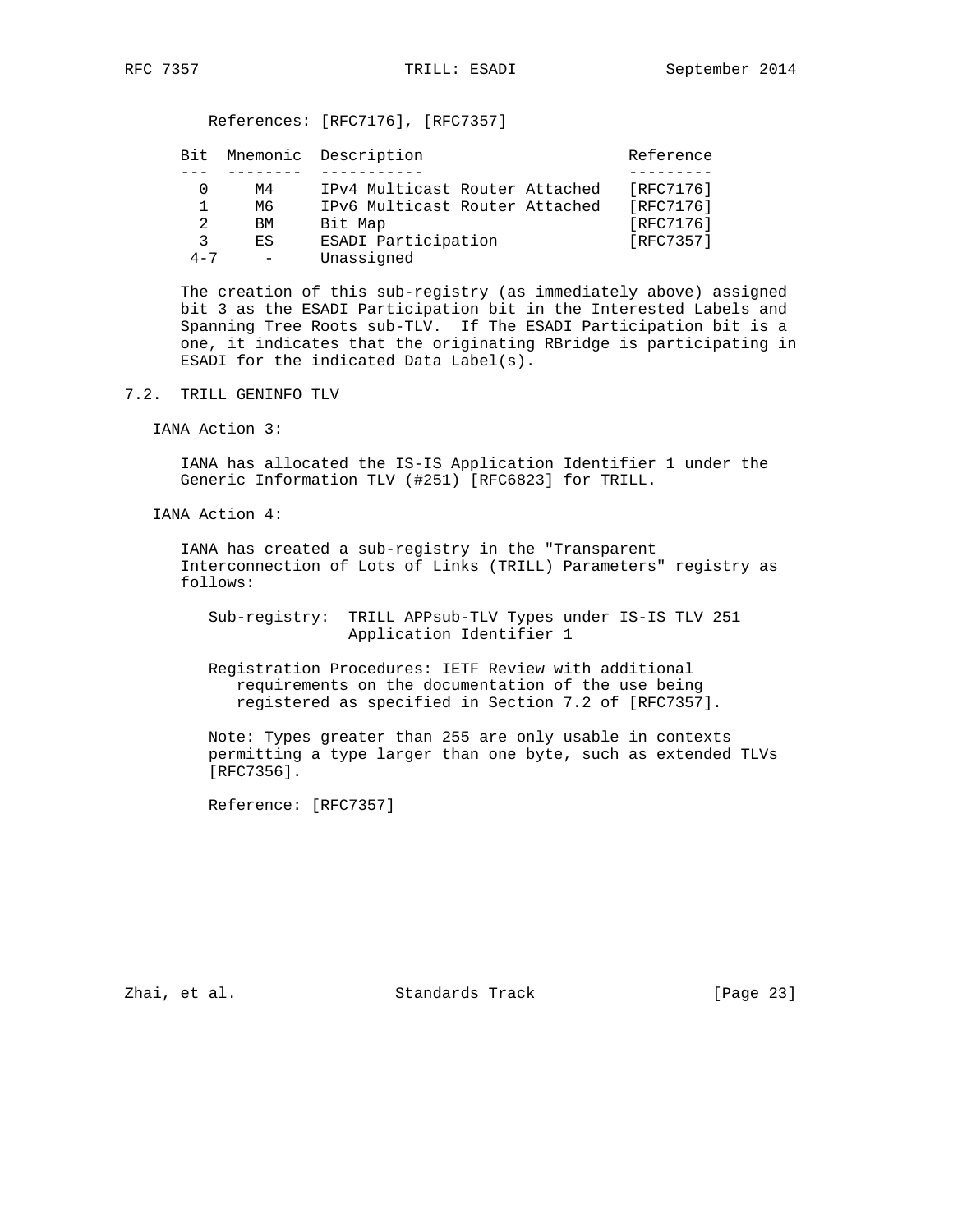| Type      | Name        | Reference |
|-----------|-------------|-----------|
|           |             |           |
|           | Reserved    | [RFC7357] |
|           | ESADI-PARAM | [RFC7357] |
| $2 - 254$ | Unassigned  | [RFC7357] |
| 255       | Reserved    | [RFC7357] |
| 256-65534 | Unassigned  | [RFC7357] |
| 65535     | Reserved    | [RFC7357] |

 TRILL APPsub-TLV Types 2 through 254 and 256 through 65534 are available for assignment by IETF Review. The RFC causing such an assignment will also include a discussion of security issues and of the rate of change of the information being advertised. TRILL APPsub-TLVs MUST NOT alter basic IS-IS protocol operation including the establishment of adjacencies, the update process, and the decision process for TRILL IS-IS [IS-IS] [RFC1195] [RFC7177]. The TRILL Generic Information TLV MUST NOT be used in an IS-IS instance zero [RFC6822] LSP but may be used in Flooding Scoped LSPs (FS-LSPs) [RFC7356].

 The V, I, D, and S flags in the initial flags byte of a TRILL Generic Information TLV have the meanings specified in [RFC6823] but are not currently used, as TRILL operates as a Level 1 IS-IS area and no semantics are hereby assigned to the inclusion of an IPv4 and/or IPv6 address via the I and V flags. Thus, these I and V flags MUST be zero; however, if either or both are one, the space that should be taken by an IPv4 and/or IPv6 address, respectively, is skipped over and ignored. Furthermore, the use of multilevel IS-IS is an obvious extension for TRILL [MultiLevel], and future IETF Standards Actions may update or obsolete this specification to provide for the use of any or all of these flags in the TRILL GENINFO TLV.

 The ESADI Parameters information, for which TRILL APPsub-TLV 1 is hereby assigned, is compact and slow changing (see Section 6.1).

 For security considerations related to ESADI and the ESADI Parameter APPsub-TLV, see Section 8.

8. Security Considerations

 ESADI PDUs can be authenticated through the inclusion of the Authentication TLV [RFC5310]. Defaults for such authentication are described in Section 6.3.

 The ESADI-LSP data primarily announces MAC address reachability within a Data Label. Such reachability can, in some cases, be an authenticated registration (for example, a Layer 2 authenticated registration using cryptographically based EAP (Extensible

Zhai, et al. Standards Track [Page 24]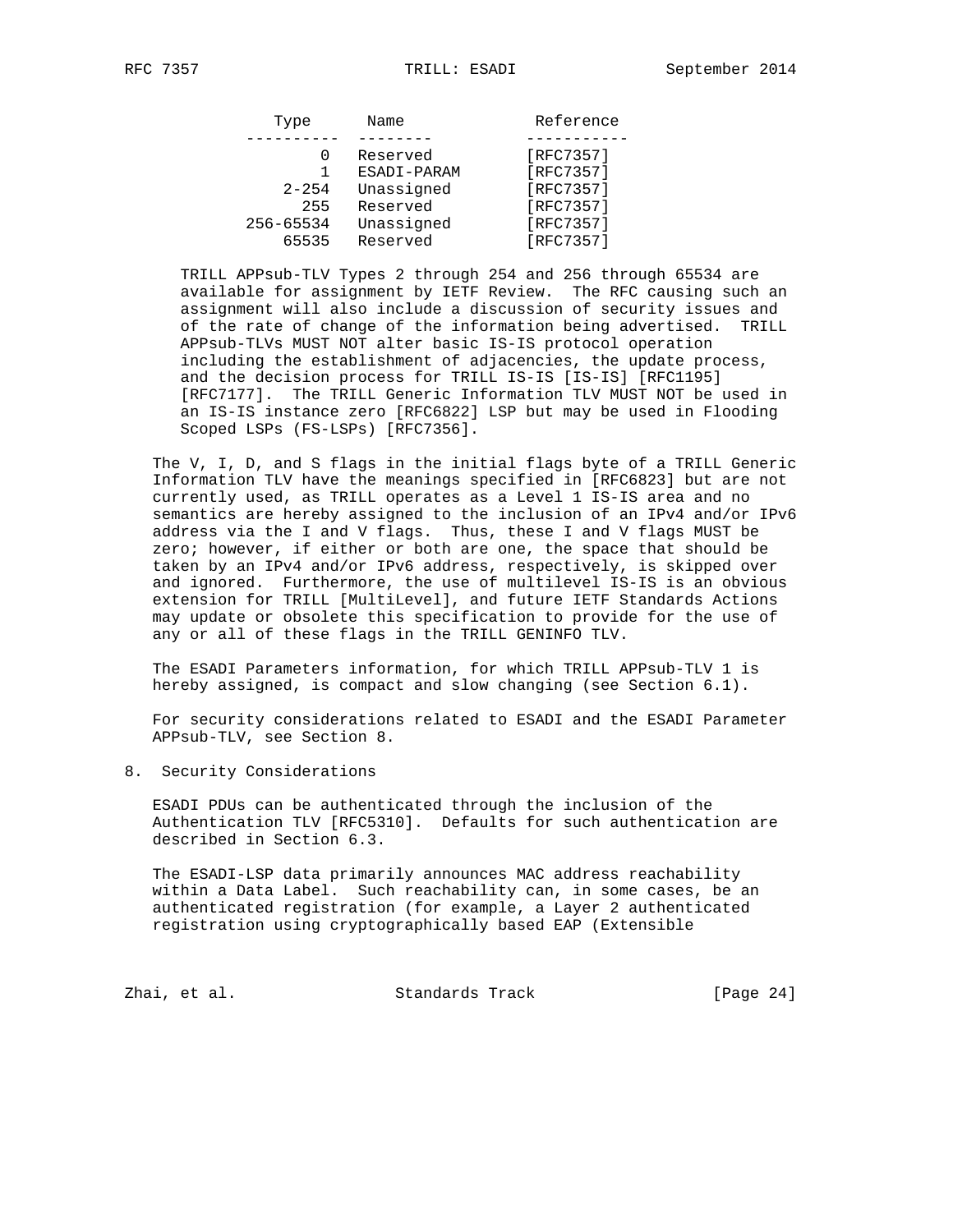Authentication Protocol [RFC3748]) methods via [802.1X]). The combination of these techniques can cause ESADI MAC reachability information to be substantially more trustworthy than MAC reachability learned from observation of the data plane. Nevertheless, ESADI still involves trusting all other RBridges in the TRILL campus, at least those that have the keying material necessary to construct a valid Authentication TLV.

 However, there may be cases where authenticated registration is used for end stations, because of a significant threat of forged packets on end station links, but it is not necessary to authenticate ESADI PDUs because that threat is not present for inter-RBridge trunks. For example, a TRILL campus with secure RBridges and inter-RBridge links configured as trunks but with some end stations connected via IEEE 802.11 wireless access links might use 802.11 authentication for the connection of such end stations but might not necessarily authenticate ESADI PDUs. Note that if the IS-IS LSPs in a TRILL campus are authenticated, perhaps due to a concern about forged packets, the ESADI PDUs will be authenticated by default as provided in Section 6.3.

 MAC reachability learned from the data plane (the TRILL default) is overwritten by any future learning of the same type. ESADI advertisements are represented in the Data Label scoped link state database. Thus, ESADI makes visible any multiple attachments of the same MAC address within a Data Label to different RBridges (see Section 5.3). This may or may not be an error or misconfiguration, but ESADI at least makes it explicitly and persistently visible, which would not be the case with data plane learning.

For general TRILL security considerations, see [RFC6325].

# 8.1. Privacy Considerations

 The address reachability information distributed by ESADI has substantial privacy considerations under many, but not all, circumstances.

 For example, if ESADI were used in a TRILL campus with independent user end stations at the edge, the MAC addresses of such end stations could uniquely identify the users of those end stations. Their reachability would be sensitive information and, particularly if logged, could reveal such user information. On the other hand, if TRILL is being used to implement an Internet Exchange Point (IXP) to connect Internet Service Providers (ISPs), the MAC addresses being advertised in ESADI would typically be those of the ISP's directly connected IP router ports, since Layer 3 routers bound the TRILL campus, for which there would be few privacy concerns.

Zhai, et al. Standards Track [Page 25]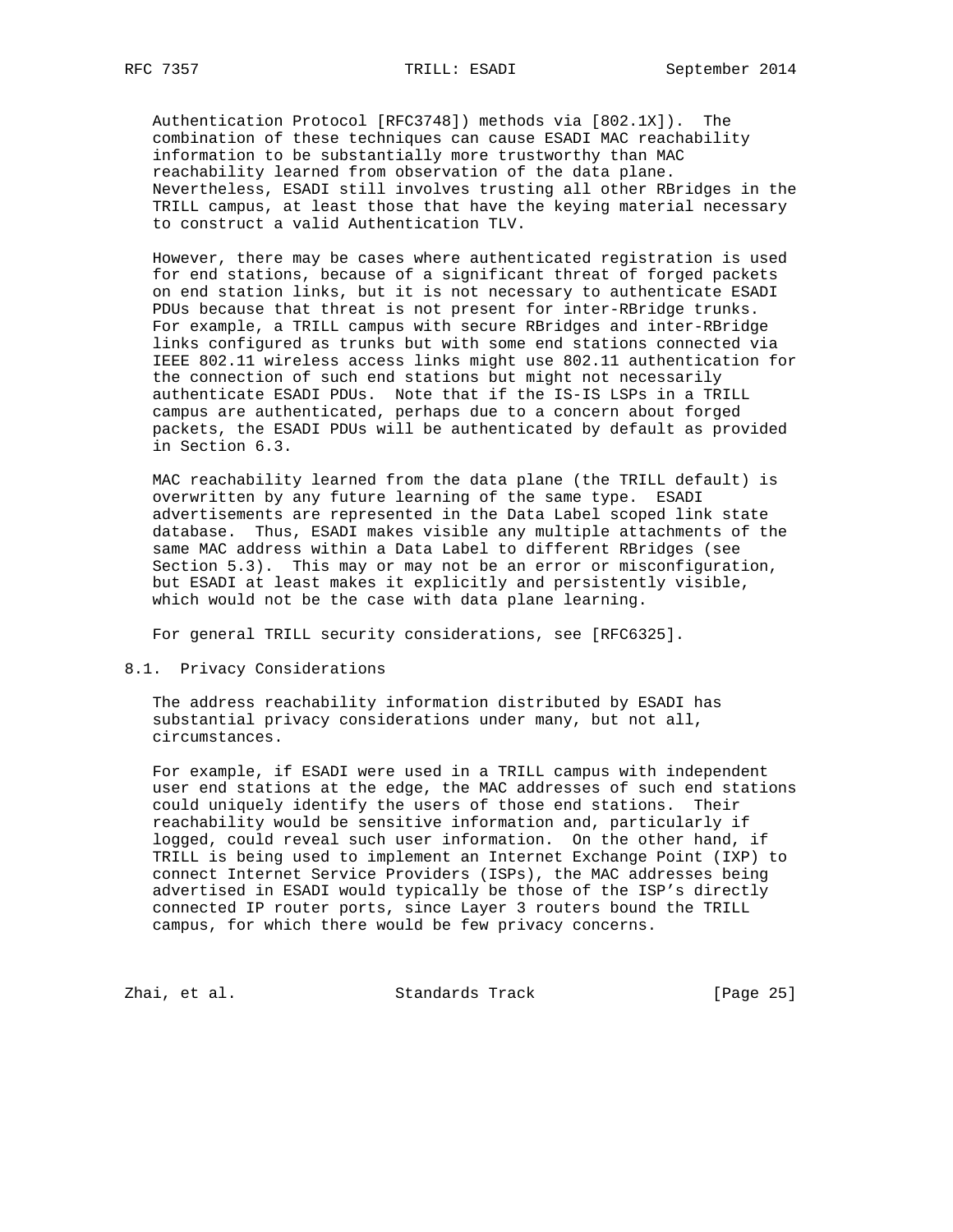However, records of MAC attachment that include a modest amount of history, perhaps a few days' worth, can be useful in managing a network and troubleshooting network problems. It might, in some cases, also be legally required, or required for billing purposes or the like.

 Network operators should seek a reasonable balance between these competing considerations, customized for the circumstances of their particular networks where ESADI is in use. They should not maintain logs of MAC reachability information for any longer than is clearly required.

9. Acknowledgements

 The authors thank the following, listed in alphabetic order, for their suggestions and contributions:

 David Black, Somnath Chatterjee, Adrian Farrel, Stephen Farrell, Sujay Gupta, Russ Housley, Pearl Liang, Kathleen Moriarty, Thomas Narten, Erik Nordmark, and Mingui Zhang.

- 10. References
- 10.1. Normative References
	- [ASCII] American National Standards Institute (formerly United States of America Standards Institute), "USA Code for Information Interchange", ANSI X3.4-1968, 1968.

 ANSI X3.4-1968 has been replaced by newer versions with slight modifications, but the 1968 version remains definitive for the Internet.

- [FIPS180] "Secure Hash Standard (SHS)", National Institute of Standards and Technology, Federal Information Processing Standard (FIPS) 180-4, March 2012, <http://csrc.nist.gov/ publications/fips/fips180-4/fips-180-4.pdf>.
- [IS-IS] ISO/IEC 10589:2002, Second Edition, "Information technology -- Telecommunications and information exchange between systems -- Intermediate System to Intermediate System intra-domain routeing information exchange protocol for use in conjunction with the protocol for providing the connectionless-mode network service (ISO 8473)", 2002.
- [RFC1195] Callon, R., "Use of OSI IS-IS for routing in TCP/IP and dual environments", RFC 1195, December 1990.

Zhai, et al. Standards Track [Page 26]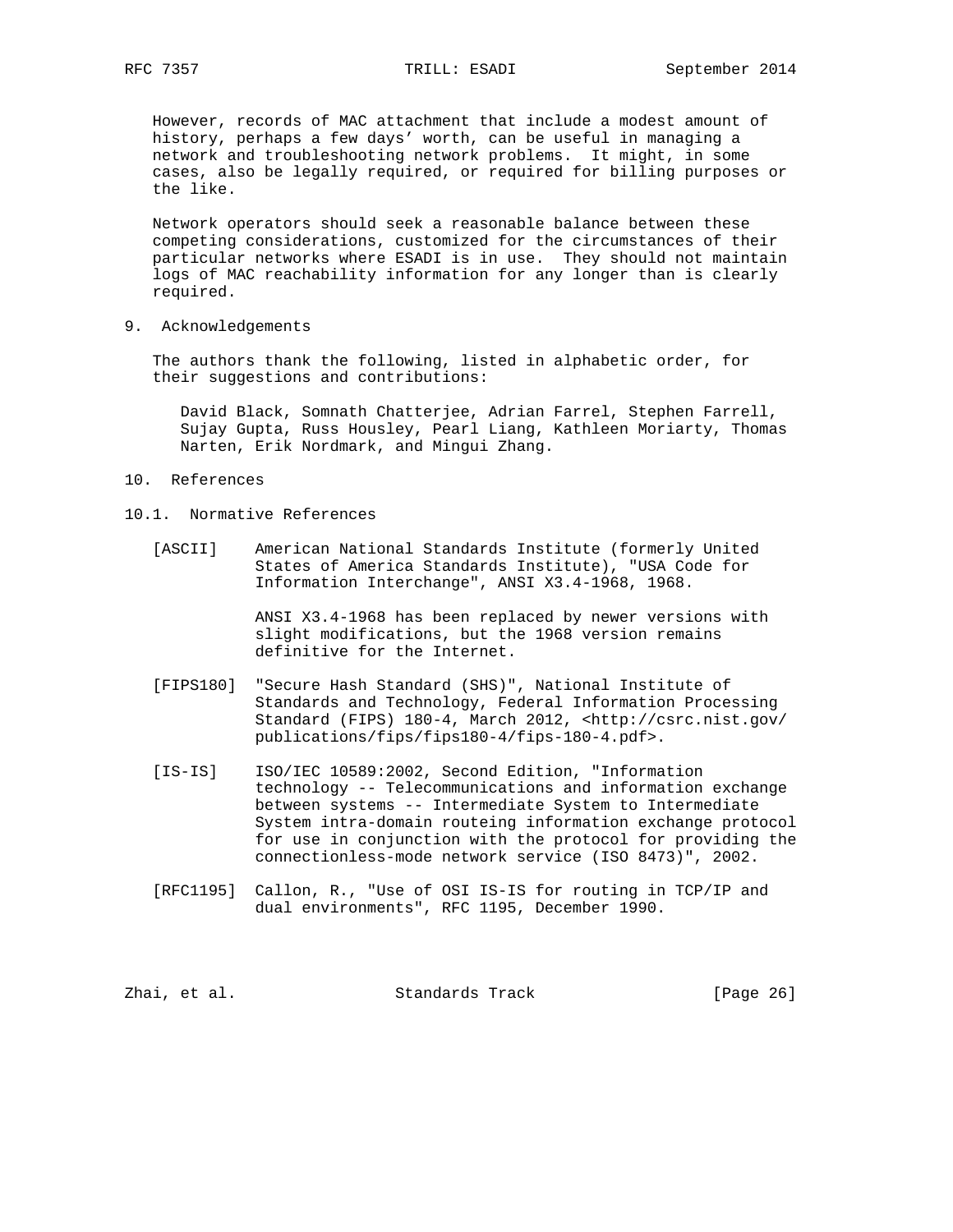- [RFC2119] Bradner, S., "Key words for use in RFCs to Indicate Requirement Levels", BCP 14, RFC 2119, March 1997.
- [RFC4086] Eastlake 3rd, D., Schiller, J., and S. Crocker, "Randomness Requirements for Security", BCP 106, RFC 4086, June 2005.
- [RFC5226] Narten, T. and H. Alvestrand, "Guidelines for Writing an IANA Considerations Section in RFCs", BCP 26, RFC 5226, May 2008.
- [RFC5310] Bhatia, M., Manral, V., Li, T., Atkinson, R., White, R., and M. Fanto, "IS-IS Generic Cryptographic Authentication", RFC 5310, February 2009.
- [RFC6165] Banerjee, A. and D. Ward, "Extensions to IS-IS for Layer-2 Systems", RFC 6165, April 2011.
- [RFC6325] Perlman, R., Eastlake 3rd, D., Dutt, D., Gai, S., and A. Ghanwani, "Routing Bridges (RBridges): Base Protocol Specification", RFC 6325, July 2011.
- [RFC6361] Carlson, J. and D. Eastlake 3rd, "PPP Transparent Interconnection of Lots of Links (TRILL) Protocol Control Protocol", RFC 6361, August 2011.
- [RFC6823] Ginsberg, L., Previdi, S., and M. Shand, "Advertising Generic Information in IS-IS", RFC 6823, December 2012.
- [RFC7172] Eastlake 3rd, D., Zhang, M., Agarwal, P., Perlman, R., and D. Dutt, "Transparent Interconnection of Lots of Links (TRILL): Fine-Grained Labeling", RFC 7172, May 2014.
- [RFC7176] Eastlake 3rd, D., Senevirathne, T., Ghanwani, A., Dutt, D., and A. Banerjee, "Transparent Interconnection of Lots of Links (TRILL) Use of IS-IS", RFC 7176, May 2014.
- [RFC7177] Eastlake 3rd, D., Perlman, R., Ghanwani, A., Yang, H., and V. Manral, "Transparent Interconnection of Lots of Links (TRILL): Adjacency", RFC 7177, May 2014.

Zhai, et al. Standards Track [Page 27]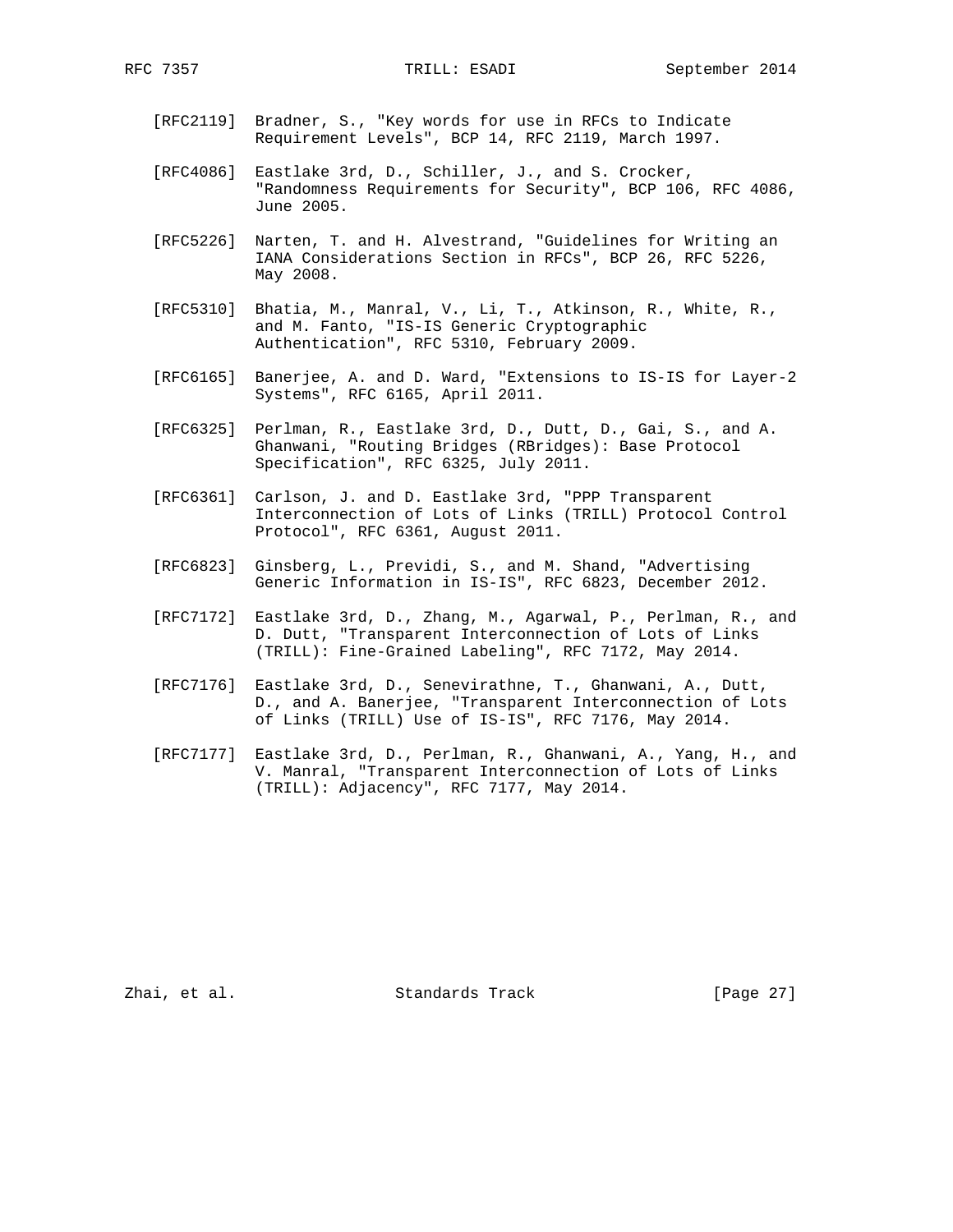- [RFC7180] Eastlake 3rd, D., Zhang, M., Ghanwani, A., Manral, V., and A. Banerjee, "Transparent Interconnection of Lots of Links (TRILL): Clarifications, Corrections, and Updates", RFC 7180, May 2014.
- [RFC7356] Ginsberg, L., Previdi, S., and Y. Yang, "IS-IS Flooding Scope Link State PDUs (LSPs)", RFC 7356, September 2014.
- 10.2. Informative References
	- [802.1X] IEEE 802.1, "IEEE Standard for Local and metropolitan area networks--Port-Based Network Access Control", IEEE Standard 802.1X-2010, February 2010.
	- [FNV] Fowler, G., Noll, L., Vo, K., and D. Eastlake 3rd, "The FNV Non-Cryptographic Hash Algorithm", Work in Progress, April 2014.

#### [MultiLevel]

 Perlman, R., Eastlake 3rd, D., Ghanwani, A., and H. Zhai, "Flexible Multilevel TRILL (Transparent Interconnection of Lots of Links)", Work in Progress, June 2014.

- [RFC3748] Aboba, B., Blunk, L., Vollbrecht, J., Carlson, J., and H. Levkowetz, Ed., "Extensible Authentication Protocol (EAP)", RFC 3748, June 2004.
- [RFC6234] Eastlake 3rd, D. and T. Hansen, "US Secure Hash Algorithms (SHA and SHA-based HMAC and HKDF)", RFC 6234, May 2011.
- [RFC6822] Previdi, S., Ed., Ginsberg, L., Shand, M., Roy, A., and D. Ward, "IS-IS Multi-Instance", RFC 6822, December 2012.

### [VLANmapping]

 Perlman, R., Rijhsinghani, A., Eastlake 3rd, D., Banerjee, A., and D. Dutt, "TRILL: Campus Label and Priority Regions", Work in Progress, January 2014.

Zhai, et al. Standards Track [Page 28]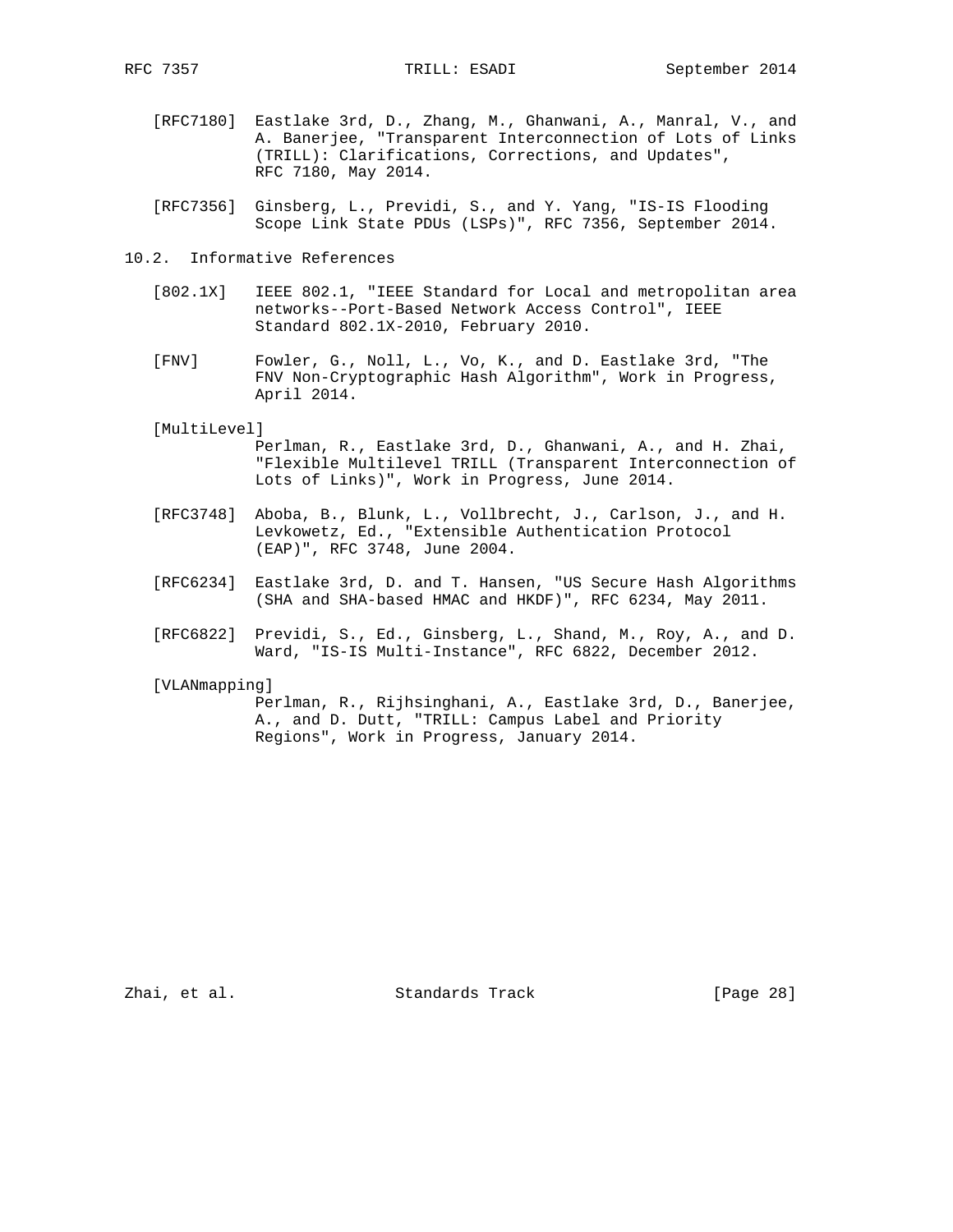Appendix A. Interoperability and Changes to RFC 6325

 This appendix summarizes the significant changes this document makes to the TRILL base protocol specification [RFC6325]. Although simultaneous use of [RFC6325] ESADI and ESADI as specified in this document in a TRILL campus is very unlikely due to non-deployment of [RFC6325] ESADI, this appendix also discusses, for each change, the interoperability considerations should such simultaneous use occur.

## A.1. ESADI PDU Changes

 The format of ESADI-LSP, ESADI-CSNP, and ESADI-PSNP PDU payloads is changed from the IS-IS Level 1 format [IS-IS] to the Extended Level 1 Circuit Scope format (E-L1CS) specified in [RFC7356]. This change is not backwards compatible with [RFC6325]. It is made in light of the information-carrying capacity of the E-L1CS format, which is 256 times greater than that of the base IS-IS format. It is anticipated that this greater information-carrying capacity will be needed, under some circumstances, to carry end station addressing information or other similar address and reachability information when it is added to ESADI in the future.

 The PDU numbers used for the ESADI LSP, CSNP, and PSNP PDUs in [RFC6325] are 18, 24, and 26 [IS-IS]. With this document, the format changes, and the PDU numbers change to 10, 11, and 12 [RFC7356]. The use of different PDU numbers assures that a PDU will not be mis-parsed. Because of this, implementations of this document and implementations of [RFC6325] ESADI will discard each other's PDUs. Thus, address reachability or other information distributed through either type of ESADI implementation will only be communicated to other implementations of the same type, and the two communities will not communicate any information with each other.

 Note that RBridges can use the TRILL mandatory-to-implement, enabled-by-default data plane address learning in addition to ESADI. (Section 5 of this document and the material it references explain how to handle conflicts between different sources of address reachability information.) Simply leaving data plane address learning enabled would enable smooth incremental migration from [RFC6325] ESADI to the ESADI specification in this document, should that be necessary. The data plane address learning would fill in any gaps due to non-communication between the two types of ESADI implementations, although without the speed or security advantages of ESADI.

Zhai, et al. Standards Track [Page 29]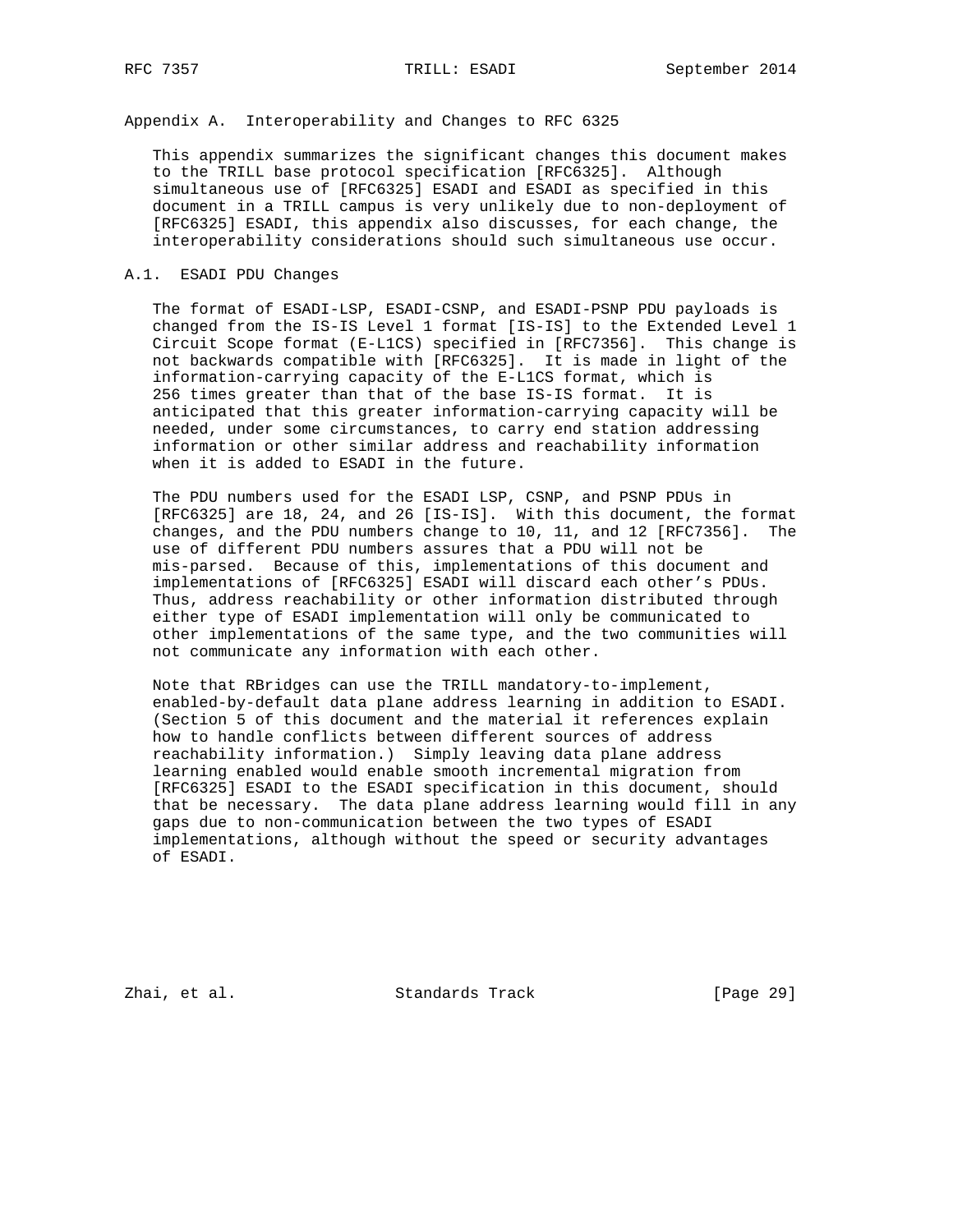## A.2. Unicasting Changes

 Unicasting of ESADI PDUs is optionally supported, including replacing Section 4.6.2.2 of [RFC6325] with the new text given in Section 4.1 of this document. This unicast support is backwards compatible because it is only used when the recipient RBridge signals its support.

# A.3. Message Timing Changes and Suggestions

 The following timing-related ESADI message changes and suggestions are included in this document:

- 1. Provide for staggered delay for non-originators of ESADI-LSP fragments in response to requests for such fragments by CSNP and PSNP messages.
- 2. Suggest staggered timing of unicast ESADI-LSPs when a new ESADI RBridge appears on the ESADI virtual link.

 These relate only to the timing of messages for congestion minimization. Should a message be lost, due to congestion or otherwise, it will be later retransmitted as a normal part of the robust flooding mechanism used by ESADI.

#### A.4. Duplicate Address Reachability

 The handling of persistent reachability of the same MAC within the same Data Label from two or more RBridges is substantially modified, including the explicit replacement of some text in Section 4.2.6 of [RFC6325] (see Section 5.3 of this document). There is no problem with a mixture of ESADI implementations in a TRILL campus, some conforming to [RFC6325] and some conforming to this document, for handling this condition. The more implementations conform to the improved behavior specified in this document for this condition, the better the traffic-spreading will be, and the less likely address flip-flopping problems will be.

Zhai, et al. Standards Track [Page 30]